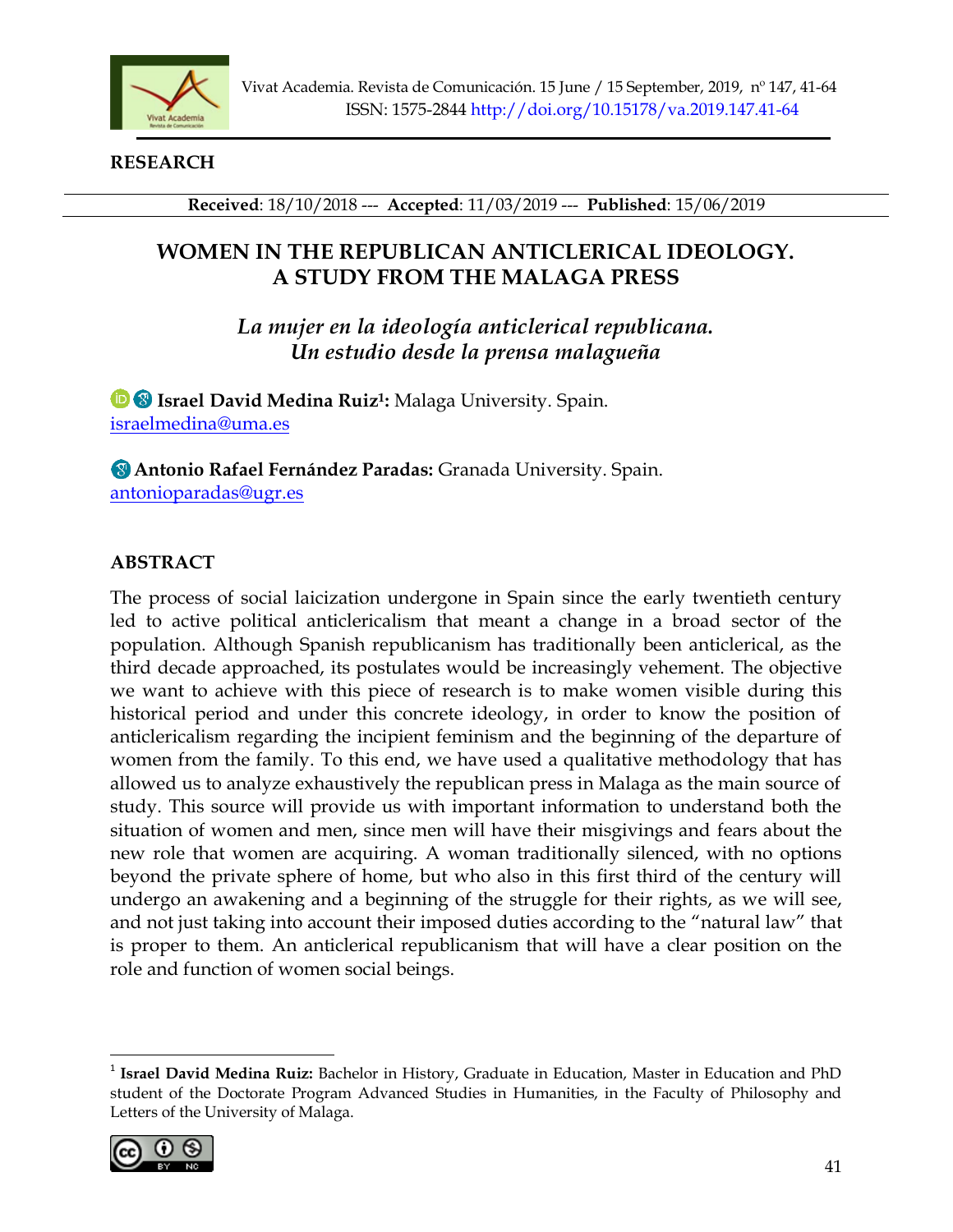**KEY WORDS:** anticlericalism – woman – laicism – politics – press – II Republic – Malaga.

## **RESUMEN**

El proceso de laicización social experimentado en España desde principios del siglo XX conllevó un anticlericalismo político activo que supuso un cambio en un amplio sector de la población. Si bien el republicanismo español ha sido tradicionalmente anticlerical, conforme se acercaba el tercer decenio sus postulados iban a ser cada vez más vehementes. El objetivo que queremos conseguir con esta investigación es visibilizar a la mujer durante este periodo histórico y bajo esta ideología concreta, para así conocer la postura del anticlericalismo en cuanto al incipiente feminismo y el comienzo de la salida de la mujer del ámbito familiar. Para tal fin hemos utilizado una metodología cualitativa que nos ha permitido analizar de forma exhaustiva la prensa republicana malagueña como fuente principal de estudio. Esta fuente nos va a proporcionar datos importantes para comprender tanto la situación de la mujer como la del hombre, ya que este va a tener sus recelos y sus miedos ante el nuevo rol que está adquiriendo la mujer. Una mujer tradicionalmente silenciada, sin opciones más allá de la esfera privada del hogar, pero que también en este primer tercio de siglo va a experimentar un despertar y un comienzo de la lucha por sus derechos, como veremos, y no solo atendiendo a sus impuestos deberes a tenor de la "ley natural" que le es propia. Un republicanismo anticlerical que va a tener un posicionamiento claro sobre el papel y la función de la mujer como ser social.

**PALABRAS CLAVE:** anticlericalismo – mujer – laicismo – política – prensa – II República – Málaga.

# **A MULHER NA IDEOLOGIA ANTICLERICAL REPUBLICANA. UM ESTUDO DA IMPRENSA MALAGUENHA**

#### **RESUME**

O processo de laicização social experimentado na Espanha desde princípios do século XX implicou um anticlericalismo político ativo que supôs uma mudança em um amplo setor da população. Se bem que o republicanismo espanhol foi tradicionalmente anticlerical, conforme chegava o terceiro decênio seus postulados iam ser cada vez mais veementes. O objetivo que queremos conseguir com esta investigação é visibilizar à mulher durante este período histórico e sob esta ideologia concreta, para assim conhecer a postura do anticlericalismo em relação ao incipiente feminismo e o começo da saída da mulher do âmbito familiar. Para esta finalidade utilizamos uma metodologia qualitativa que nos permitiu analisar de forma exaustiva a imprensa republicana malaguenha como fonte principal de estudo. Esta fonte nos proporciona dados importantes para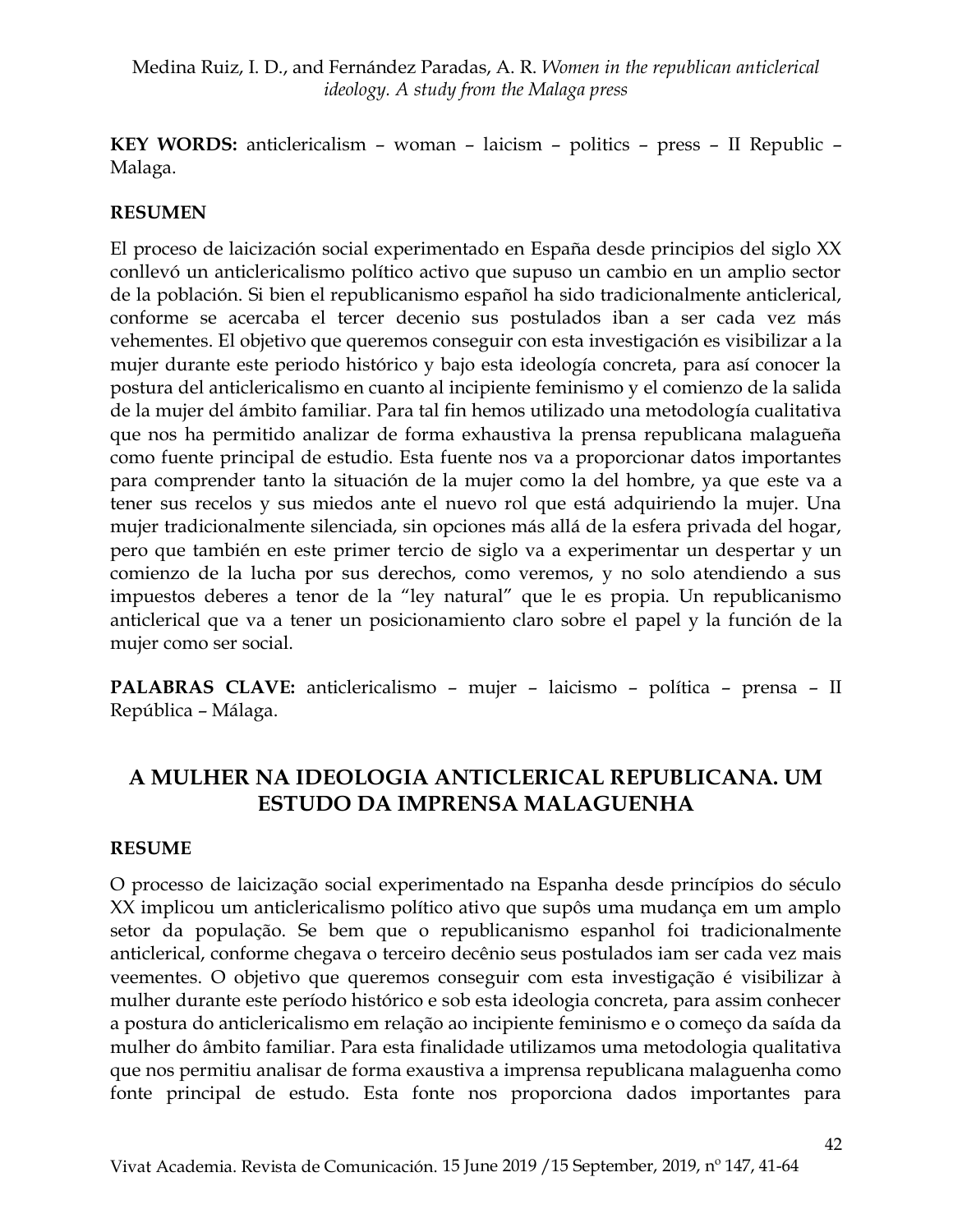compreender tanto a situação da mulher como a do homem, já que este terá suas desconfianças e medos diante do novo papel adquirido pela mulher. Uma mulher tradicional silenciada, sem opções nada mais que na vida privada do lar, mas que também neste primeiro terço de século vai experimentar um despertar e um começo da luta por seus direitos, como veremos, e não somente atendendo a seus deveres impostos. Um republicanismo anticlerical que terá um posicionamento claro sobre o papel e a função da mulher como um ser social.

**PALAVRAS CHAVE:** anticlericalismo – mulher – laicismo – política – imprensa – II República – Málaga.

#### **How to cite the article:**

Medina Ruiz, I. D., and Fernández Paradas, A. R. (2019). Women in the republican anticlerical ideology. A study from the Malaga press. [La mujer en la ideología anticlerical republicana. Un estudio desde la prensa malagueña]. Vivat Academia. Revista de Comunicación, 147, 41-64. http://doi.org/10.15178/va.2019.147.41-64 Recovered from <http://www.vivatacademia.net/index.php/vivat/article/view/1135>

## **1. INTRODUCTION**

The resurgence of anticlericalism in Spain during the first decade of the twentieth century had obeyed the interests of the Republican parties within the context of the Spanish-American War of 1898 and the consequent search for the culprits of the decline of Spain (Cueva, 1998, p. 213). As pointed out by Suárez (2014, p. 167), after the crisis of 98, anticlericalism reappeared "as one of the most striking elements of the new political situation." An accumulation of factors both internal (as, for example, the policy initiated by José Canalejas), and external (in which we can indicate the French religious policy), were those that contributed to place the religious question at the center of political life Spanish, especially with regard to religious orders. This fact was not surprising since it was motivated by the anticlerical policy of the French governments, which with Waldeck Rousseau (Cueva, 1997, p. 103) and his Law of Associations, caused the prohibition of any religious association and, consequently, religious people from France came to Spain. This generated an entire political and educational event that accentuated the anticlerical sensitivity in Spanish politics.

There is no doubt that this laicist and secularist French policy that breaks the relationship between Church and State will be the trigger to bring Spanish liberal and republican secularism to a new dimension. Indeed, Spanish society experienced much progress in secularization at the beginning of the 20th century, showing it as social dechristianization and political anticlericalism (Requena, 2002, p. 40). We thus passed to a dichotomous discourse between tradition and modernity, in which the republicans proclaimed themselves the champions of modern values in the face of a tradition of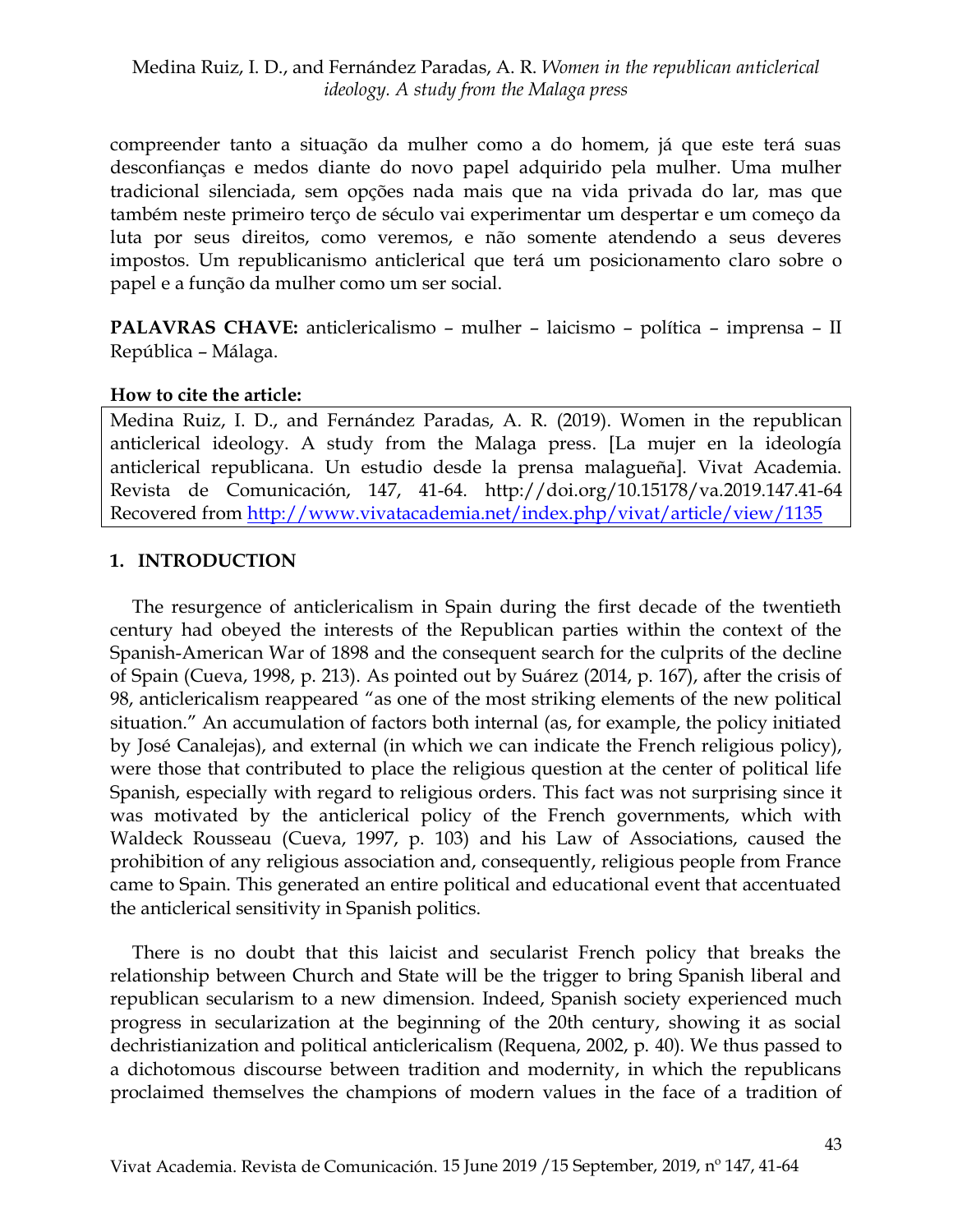obscurantism, related to the monarchy, which came from the hand of the Catholic Church as a necessary endorsement (Suárez, 2000, pp. 186-187). This discourse will cause the religious question to become a national problem, increasing the conflict to the forefront of public life, anticlericalism becoming a mass, popular and compact movement (Revuelta, 1991, demanding the withdrawal of religion to the private sphere and the total separation of the State with the Second Republic.

In the middle of this context appears a figure of great importance, although not yet being sufficiently treated historiographically, the woman. Women have an important weight within society and within this dichotomy clericalism - anticlericalism that we have raised, despite the fact that, in their vast majority, women continue to develop a passive and discriminated role in the role of wife and mother (Rivas, 2013, p. 352) to which they are relegated to perpetuity. This continues to happen at the beginning of the decade of the 30s. But with the arrival of the Second Republic, we witnessed a series of initiatives that, although punctual, are a beginning of change for the development of a feminism that seeks to give women the place they deserve within society on an equal footing with men.

## **2. OBJECTIVES**

So as to shed light on the image and the concept of women that people had during the Second Republic, from a republican anticlerical perspective, we focused on the exhaustive analysis of the republican press in Malaga, among other sources. The main objective that we intend to achieve is to make visible how women were, from a sociopolitical point of view, during this period of time. For this purpose we hope to:

- 1. Know the role that republicanism reserved for Spanish women.
- 2. Deduce to what extent women were counted on for the development of the republican project.
- 3. Show if preconceived ideas about women had an impact on anti-clerical republican discourse.
- 4. Analyze whether men trusted women's reasoning in political matters.
- 5. Show whether there was fear among the male population to the social advancement of women and their projection outside the household sphere.
- 6. Interpret the double meaning and what the anticlerical iconography wants to express in the media regarding women.

## **3. METHODOLOGY**

For this piece of research, we have selected a mainly qualitative methodology because it can respond better to how and what: how did the republican anticlerical press react to a greater political-social presence of women during the Second Republic? And what was the concept of women in general from the particular anticlerical vision? All this through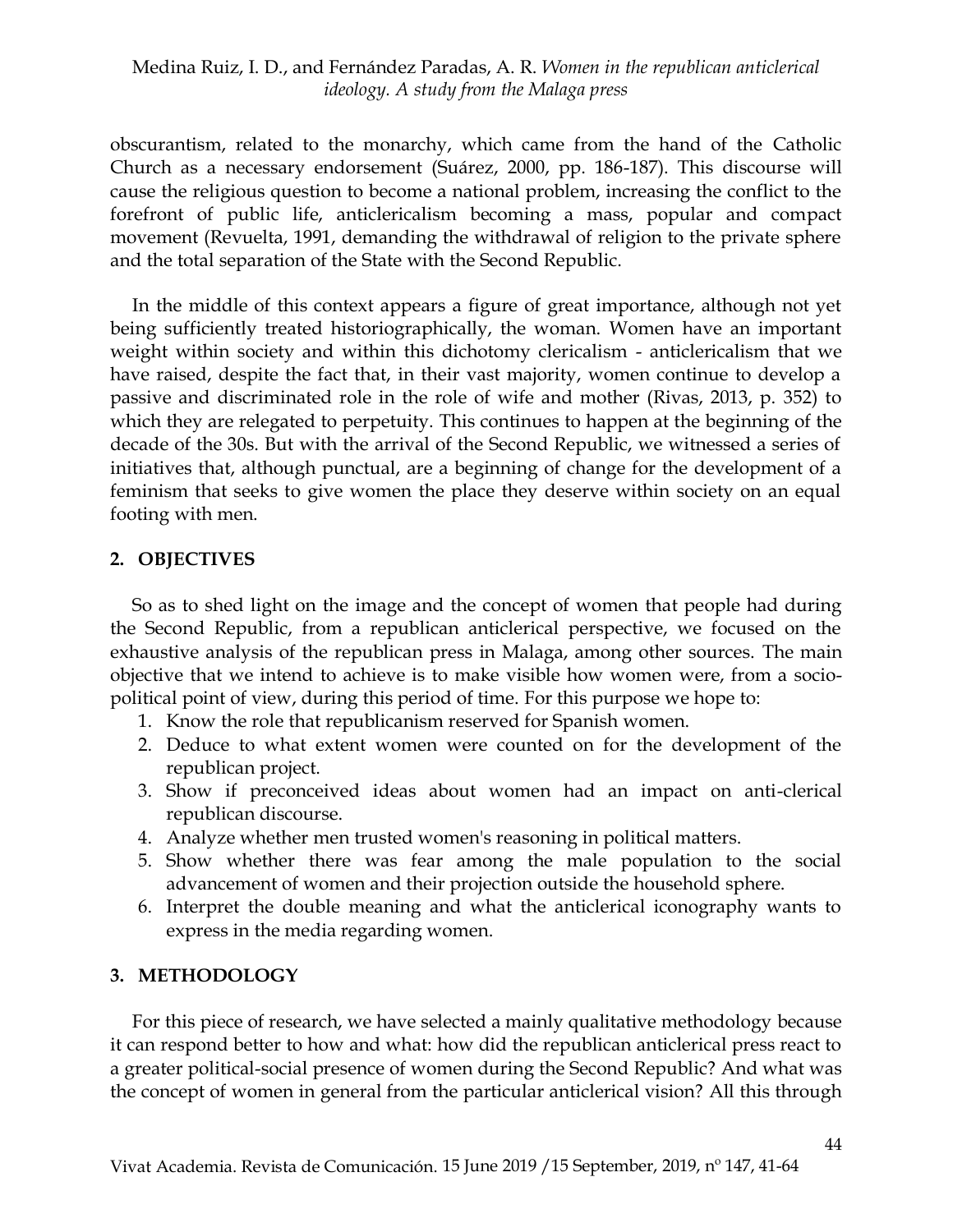qualitative techniques that, as indicated by Alía (2008, p. 45), will contribute to the search for and observation of a specific documentation.

The press, as a historical source, provides us with data of unquestionable value for the study of anticlericalism in Spain. Some data that could hardly be collected from other types of sources because, although already since the beginning of the 20th century, the Malaga press will be gaining rigor by becoming an informative press (Galindo, 1999, pp. 20-22), opinion articles are still present; and, thanks to them, we will be able to analyze the ideology that emanates from their words, facts and statements on certain issues over time.

For this purpose, we have used the historical press stocks belonging to the newspaper and periodicals library of the Municipal Archive of Malaga and the Narciso Díaz de Escovar Archive. Of all of them we have selected those referring to the republican press that will have a presence during the study period. Next, we will detail it:

- *El Popular.* We have analyzed all the issues preserved from July 5, 1931 until July 15, 1936, a total of 1,398 copies.
- *Amanecer.* The arch of conserved time comprises from May 26, 1931 to January 15, 1933, a total of 485 scrutinized copies.
- *Rebeldías.* In spite of being the one of smaller conserved volume, it will have a special value for being an eminently anticlerical and mason newspaper. The study dates of this publication range from May 10, 1931 to April 29, 1933, the copies preserved from this time being 17.

In the same way, we have handled secondary sources, making a bibliographical analysis pertinent to the subject, so that it offers us more information about general or concrete aspects that could not be elucidated with the primary sources. Serving, in fact, in some cases to give value to them.

#### **4. DISCUSSION**

Although the current of democratic thought defended feminine demands, the republican parties showed, in fact, a limited interest in these questions (Díez, 1995, p. 27). Despite this, women, considered the weaker sex in the patriarchal ideology of the time, progress slowly but surely and firmly towards leveling with the male sex during the first third of the 20th century.

Women, who used to be like slaves for men, now men are the ones who are in danger of being so for women, as is argued in these republican media, because women during the Second Republic are no longer the submissive, the quiet being of other times, but they are the coquettes, "who sometimes comes to prevail with her spouse the husband, who has to resign himself to endure it with great inner disgust and always trying to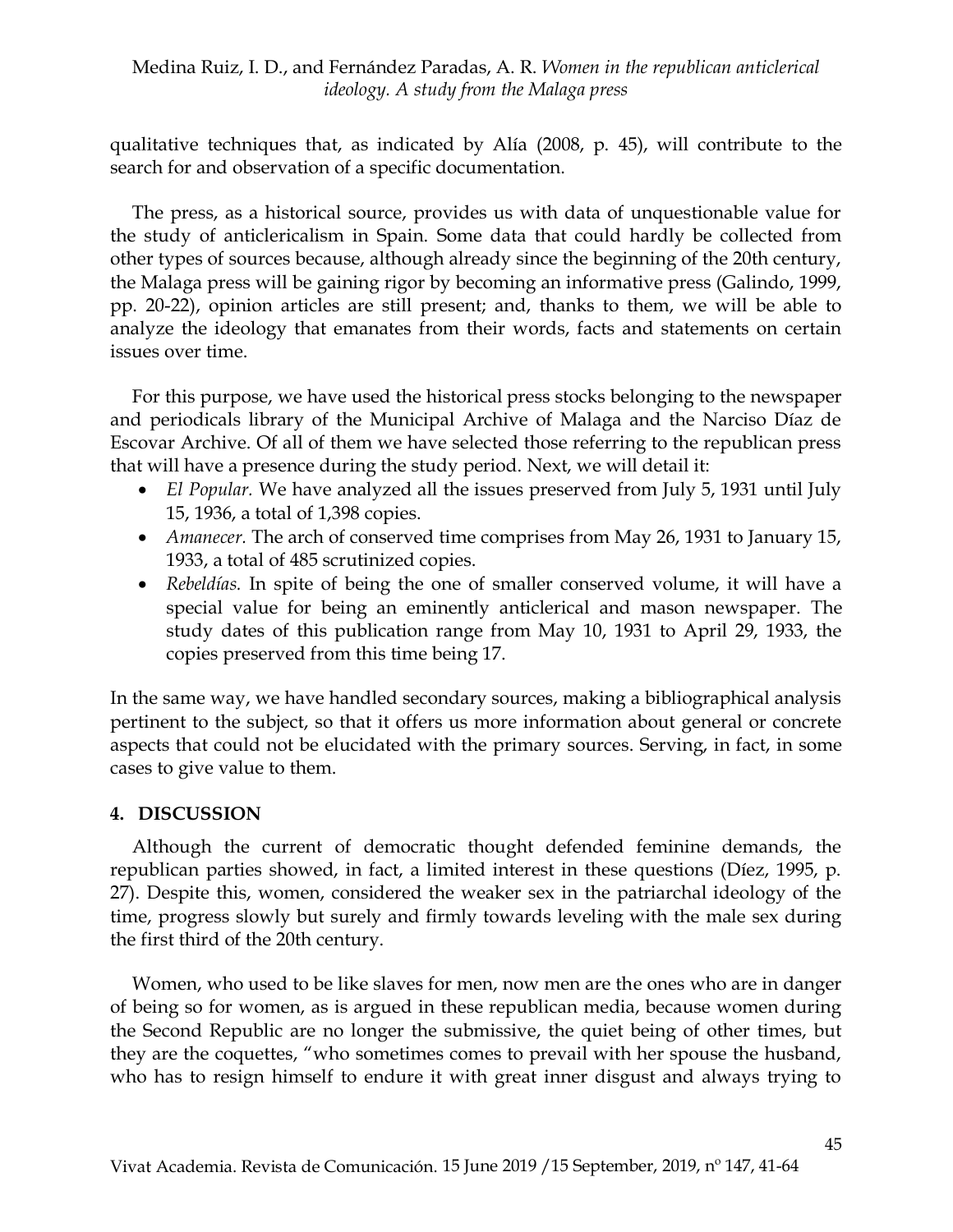never get to violence, because this would bring nothing more than ruins and misfortunes" 2 to the whole family.

From this view, it is argued that it is since 1915 when the starting point of the career of women towards their leveling with the male sex is set, and this is due to the fact that the *Great War* or *European war* took place at that time*.* A war that caused the collapse of the strongest powers, all of them impoverishing, hunger and misery lavishing in these territories. It is from here that "the weak arms of women began to work" <sup>3</sup> and feminism began. A feminism conceived, according to the republicans, as the access of women to work of all kinds that, although it seemed contradictory, women would perform in the same way as men, tilling the land, in desks, offices, factories, warehouses, etc.; that is, in a high number of different occupations traditionally performed by the male. It is a reality that republican and left-wing sectors recognize the fact that women have come to occupy high positions in the police and in other jobs, such as that occupied by Victoria Kent, who currently holds the position of Director General of Prisons.

However, this recognition of women's labor development does not mean that they are in women's favor totally without making objections. One of the most harsh and redundant criticisms in the thinking of the republican media is the existence of an infinity of men who, due to lack of work, are in poverty, emphasizing that this situation is directly due to the appointment of women to positions that should be held by men.

This tendency to incorporate women in the workplace also raised questions about why most business owners, managers and other entrepreneurs asked women to work in their businesses instead of turning to men. And this despite the fact that these women had no previous experience in the position to be held neither did they really know how to perform a certain trade, as compared to men who did have experience and were prepared for the position in question. The explanation to this paradox, interesting for the working class, especially males, was given alleging that it was due to the miserable salary paid by employers and business owners to women, lower salaries for a labor force than, in the end, would have a performance equal or similar to that of men. This "bargain" for the entrepreneurs caused the work of men to be despised when they, after World War I, could begin to join work.

It is for all this that, along with the development of the middle classes in Spain during the 20s and 30s (Beasgoechea Gangoiti & Otero Carvajal, 2015) and, especially, during the Second Republic, this promotion of women to work was seen as a problem for men and social stability. Not seeing this feminine work as something positive but as a "robbery to the work of their husbands", thus creating "important damages in the

 $\ddot{\phantom{a}}$ 

<sup>2</sup> Municipal Archive of Malaga (hereinafter AMM). *The Popular*, November 5, 1931, p. 1.

<sup>3</sup> AMM. *El Popular,* October 27, 1931, p. 2.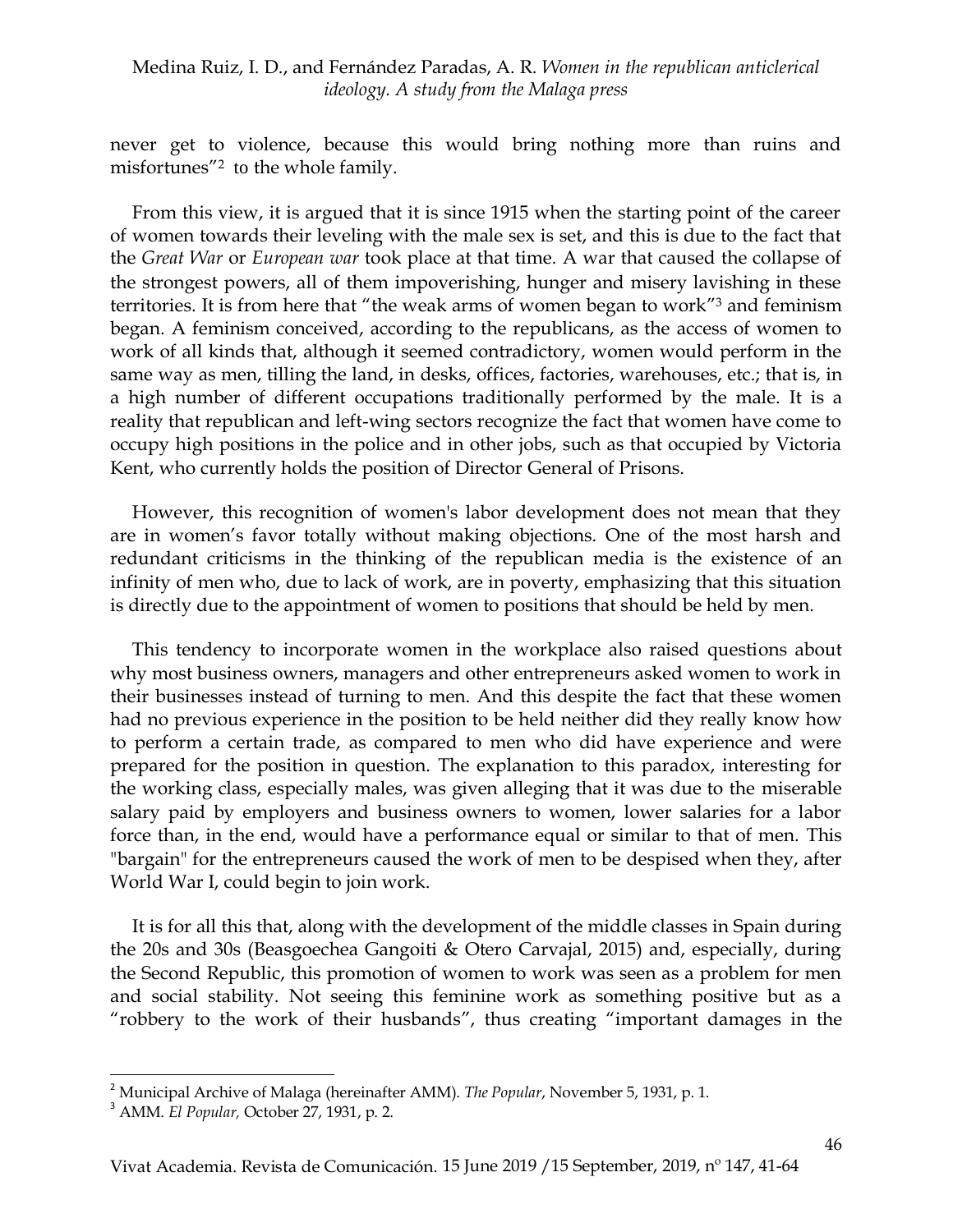interests of the fatherland" 4 . Moreover, they go too far in accusations against women who, having to return to their domestic chores, clinging to motherhood and marriage as something consubstantial to their being women, instead they continue to seek their freedom beyond the domestic sphere. That is why they expose the development of a feminism that is "transcending the limits of the natural", in such a way that

instead of being only the help of man, the substitution of him in the precise cases or required by the various situations engendered by the march of society, she threatens to be the dominator in everything, while now she every day changes and multiplies her rights more neatly, in such a way that soon, as in other nations, she will begin to prostitute his honor<sup>5</sup>.

There is no stance in the republican and anticlerical ranks in favor of women having freedom, but a nuanced freedom, a freedom that in no case should be equal to that of man, a freedom that is relegated to the household sphere. That is, they accept the demands of women, they accept to hear the voice of women with justice, equaling them to men, but in everything that "does not oppose her nature" <sup>6</sup> because the important thing is "to prepare her properly to carry out her triple mission: as a woman, mother and wife, and social being" 7 .

From these newspapers related to the left, the thought of how women should be and act is still traditional, typical of patriarchal systems where women are relegated to obedience and submission to men. Here we present an example of this, published in 1933 in *El Popular*; it is an article in the women's section where the following advice is given to single women<sup>8</sup>:

- 1. You will not marry except the man you truly love. Not because of his fortune or his social status.
- 2. You will accept your husband as he is and you will not try to replace his imagination in your thought with another that your vanity forges, because the one you dream does not exist.
- 3. Before taking the last step, look with a hundred eyes at the man with whom you have to marry. After married, you must be blind.
- 4. You must proclaim your husband master, and you will be queen and mistress in domestic peace.

1

<sup>4</sup> AMM. *El Popular*, December 05, 1931, p. 1.

<sup>5</sup> AMM*. El Popular*, October 27, 1931, p. 2.

<sup>6</sup> In this vision of woman, linked to the concepts of wife and mother, a sphere of her own is created that circumscribes what is suitable for her, what is *natural* to her being. As Ramos (1993, p.82) points out, the jobs related to this natural function of women would be limited, basically, to teachers, nurses, social workers or seamstresses. Otherwise, it would go against nature and attack man by entering a sphere that is not his own.

<sup>7</sup> AMM. *El Popular,* October 2, 1931, p. 8.

<sup>8</sup> AMM. *El Popular* , April 16, 1933, p. 12.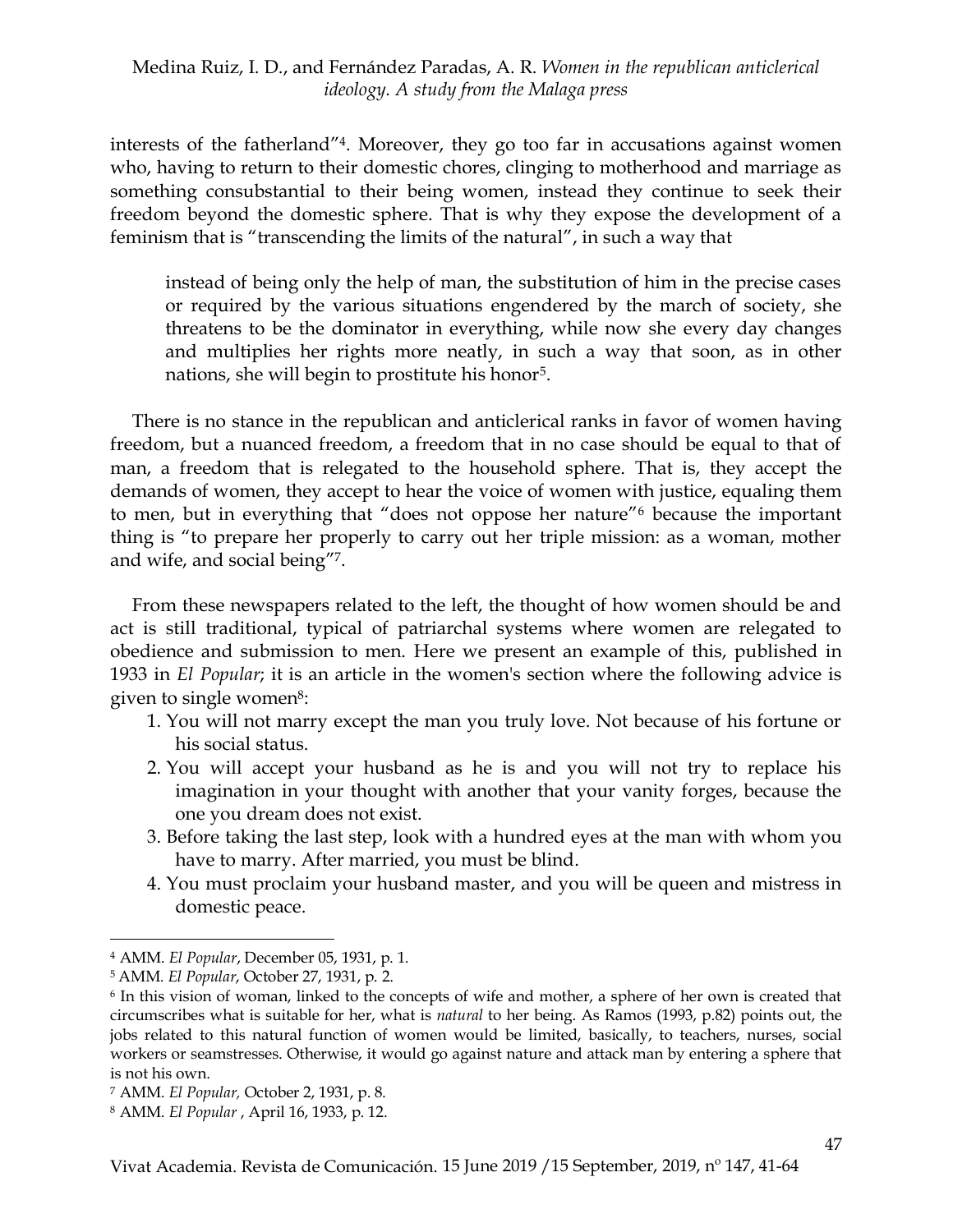- 5. Always speak well of your husband. Never, neither before your mother, nor before your best friend, make his faults known.
- 6. Do not keep the bag of your remonstrance to empty it when your husband returns home tired, because that will be an unbearable burden to him.
- 7. Do not complain about the cook. You start cooling.
- 8. The arrangement of the husband's clothes is a very important factor of marital happiness.
- 9. Be a good mother; but do not forget to be a wife.
- 10. A sulking husband is a sick husband. Treat him as such.

And all this is so because the man, before this woman who starts to be a feminist and to fight for their social rights, for equality with men, seeking the same freedoms as him, makes that, in his dignity as a man, the very "Law of Nature forces him to repulse" 9 . It is curious how they argue that women, if reaching that desired equality, what will achieve is to destroy and eliminate all the charms of home, because "as the woman becomes masculine, the man becomes effeminate<sup>"10</sup>. This is so, as they argue, because, as women are taking a fancy to work, they flee from marriage, their former slavery, causing men to experience aversion to work and to come closer to marriage.

#### **4.1. Women and the right to vote. A vision before the elections of 1933**

With the arrival of the Second Republic, one of the measures adopted regarding women was the right to vote. On December 1, 1931, at seven thirty in the afternoon, in a tight vote of 131 votes against 127, women's suffrage was granted.

This fact provoked an extensive number of articles in anticlerical media because they saw in it a danger to the Republic, the newspaper *Amanecer<sup>11</sup>* being one of those who strongly opposed the female vote. That is why we can ask the reasons for this fear of women's access to vote by the republican and anticlerical media. The answer is found in the conception anticlericalism had of women as the depository of the Catholic faith that lived in a constant influx of the church and, especially, of her confessor, who exerted control over issues related to privacy of home. In fact, the ideal field of penetration of Jesuit preaching and Catholic religiosity in this era will be women, especially in high society, imposing in homes the dictatorship of a religion of appearance (De Mateo, 1987, p. 94).

Therefore, the anticlerical sectors did not like the approval of this decree, thinking that it was a bad step for the Republic because, precisely, women have been granted the

<sup>9</sup> AMM. *Amanecer,* October 3, 1931, p. 12.

<sup>10</sup> AMM. *El Popular,* October 27, 1931, p. 2.

<sup>11</sup> AMM. *Amanecer,* December 16, 1932, p. 1.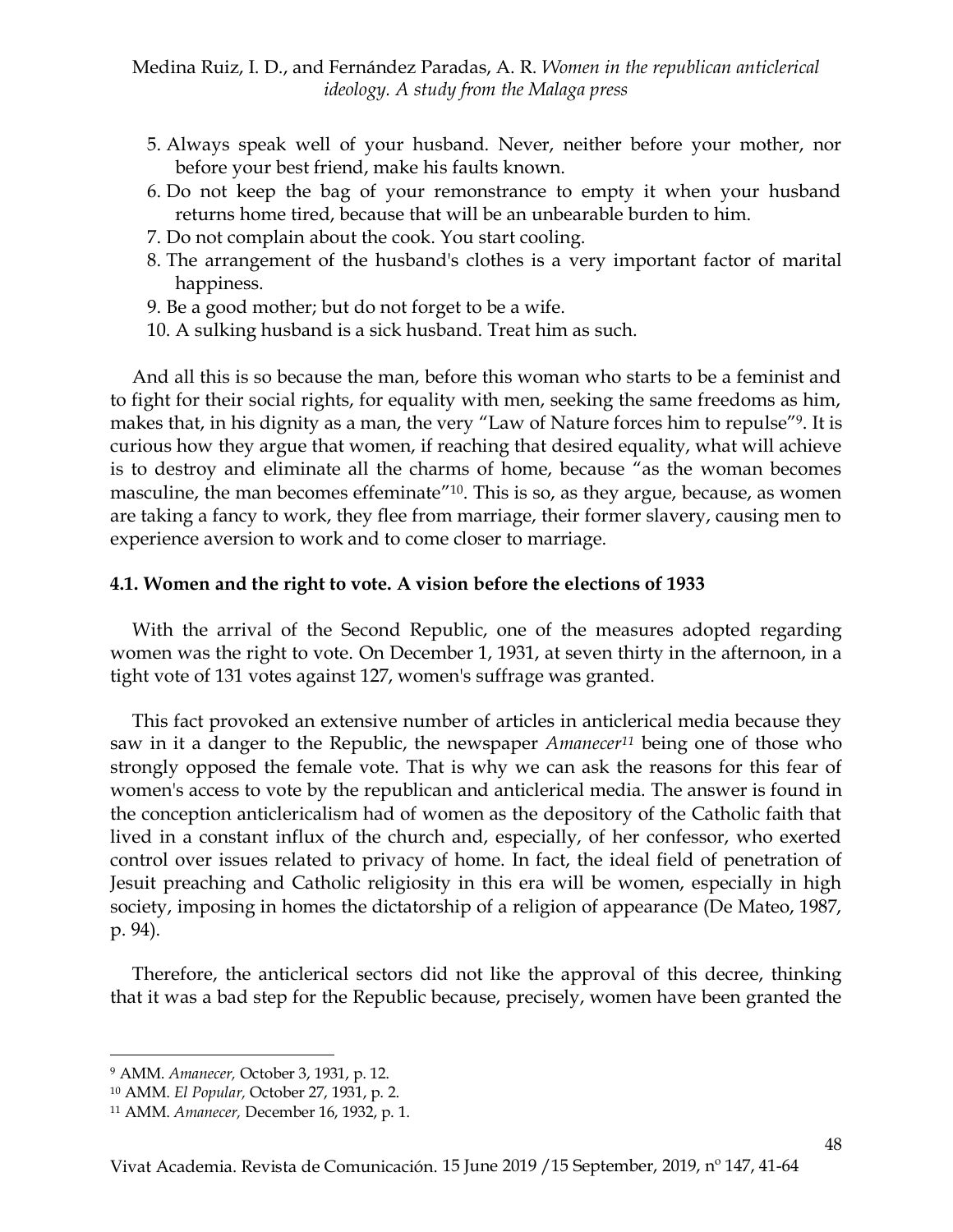instrument that is going to give them the revenge of which they dream<sup>12</sup> not only the woman to counteract the attack suffered since the advent of the Republic to the Church, with the burning of convents in May 1931 and the other provisions on Church-State separation and secularization of society; but the Church and the right have been granted the use of this measure against the Republic itself, women being instructed and guided in this matter as the necessary accomplices at the service of social oppression and clerical ideology.

To the anti-clerical left, women's suffrage in countries with a Catholic tradition, such as Spain, is a weapon that only reactionary extremists can use effectively and profitably. They use as an argument that, when the president of the Union of French Women asked the president of the Council of Ministers of France, Henry Poincaré, about why he opposed the French women having an electoral vote, she got the following answer, "that the naive and stunned Spanish Republicans: should meditate much because they want France to remain a secular republic<sup>"13</sup>. This would be the reason why France had been a Republic for 60 years, even though the culture of French women was incomparably superior to that of Spanish women.

Precisely the issue of the lack of culture of Spanish women is recurrent in the anticlerical ideology. We see how anti-clerical media such as *El Popular* talk about the education of women, focusing on their lack of it and their illiteracy. Certainly, illiteracy at that time was high and, especially, in the case of women it was more accentuated. In 1930, 24% of the male population was illiterate, as compared to 40% of the female population, almost double illiteracy in the female sphere (Vilanova and Moreno, 1990, p. 22). That is why they argue that this Spanish woman who "has not yet learned to reason is a danger to have her issue her political reason through voting" <sup>14</sup>, because, as they indicate, it is precisely this cultivated ignorance the one that clericalism uses to abuse its faith in all areas<sup>15</sup> In such a way that the "Spanish woman is even more devoted to the priest than to her husband" <sup>16</sup>, especially in everything related to what is within the sphere of thought, relegating to the background the influence of the husband. All this motivated precisely by her lack of culture and the fact that she is alien to electoral issues, causing her vote to be assigned to the will of her husband, her boyfriend or, especially, to what the priest stipulates<sup>17</sup>. Therefore, we see how they describe an illiterate woman who only acts under the guidelines imposed by religion, because, as these anticlericals say, women in Spain

<sup>12</sup> AMM. *El Popular* , December 5, 1931, p. 1.

<sup>13</sup> AMM. *El Popular*, December 5, 1931, p. 1.

<sup>14</sup> AMM *. El Popular,* November 10, 1931, p. 1.

<sup>15</sup> AMM *. El Popular,* November 16, 1933, p. 16.

<sup>16</sup> AMM. *Amanecer,* October 9, 1931, p. 1.

<sup>17</sup> AMM. *Amanecer,* January 12, 1933, p. 12.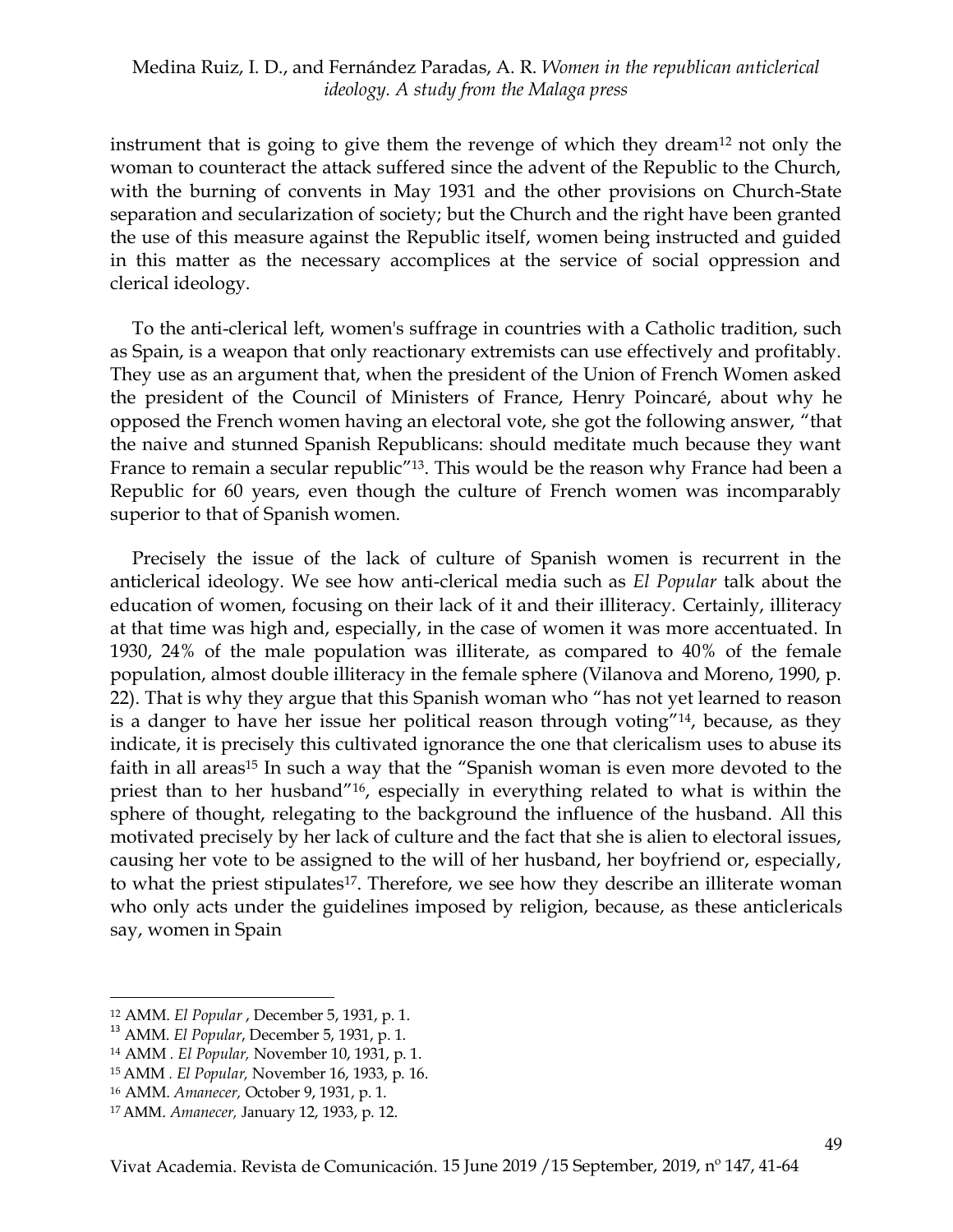no longer go out of their house because they cannot call going out to cross the street or the square and immerse themselves in the parish, in the cathedral or in the chapel where they proselytize the free will of thought at the feet of a priest or a friar, who fit in the chromatic scale that includes from Zuloaga to Vázquez Díaz<sup>18</sup>.

From the anticlericalism, they assert that the Spanish woman is fundamentally Catholic and, as such, cannot forget the "giant bonfires of the convents, or the profanations of churches" 19 , attacking their feelings with it. That is why they are concerned about this equality of the sexes in the political sphere, because they believe that, although it is a logical and current measure, it can be transformed into an unjust and counterproductive movement to the development of the Republic.

One of the greatest defenders of women's suffrage would be Clara Campoamor, a member of the Radical Party in Madrid, expressing strongly that Spanish women had sufficient capacity and the necessary maturity to cast their votes in elections (Arbeloa, 2006, p. 56). Contrary to these statements, we find Victoria Kent (Balaguer, 2009, pp. 27- 28), of the Radical-Socialist party, who opposed women's suffrage with the same arguments about the lack of schooling, culture and clericalism in Spanish women, the time had not come yet, from her point of view, to grant the vote to a will like the Spanish female that, due to these shortcomings, causes her to either "pronounce herself blindly or obey false advice"<sup>20</sup>. Campoamor would receive criticism for the so-called "experiment in the female vote" that was to be held in 1933 with the first elections in which women would be able to participate. One of the main criticisms to Campoamor was that she gave women a value that, from the anti-clerical republican perspective, they do not have, because women in Spain have not yet acquired the state of culture necessary to think freely, to feel freely, to show what their wish is and what their idea is<sup>21</sup>. On the contrary, Clara Campoamor that women have been redeemed, with these measures of the Republic, from the unjust exclusion and oblivion to which they had been prostrated. And this is precisely why, according to Campoamor, women will never jeopardize the democratic and liberal Republic, being a partner with it of the unstoppable social change of women<sup>22</sup>.

Precisely because of this lack of confidence in the reasoning of women, a recurring theme in the leftist newspapers of Malaga before the elections of 1933, will be the lucubration regarding what women will vote. From the socialist ranks it is clear:

<sup>18</sup> AMM. *El Popular,* November 10, 1931, p. 1.

<sup>19</sup> AMM. *El Popular,* November 8, 1933, p. 3.

<sup>20</sup> AMM. *Amanecer,* 10 July 10, 1931, p. 1.

<sup>21</sup> AMM. *Amanecer,* October 09, 1931, p. 1.

<sup>22</sup> AMM. *El Popular,* November, 13, 1931, p. 1.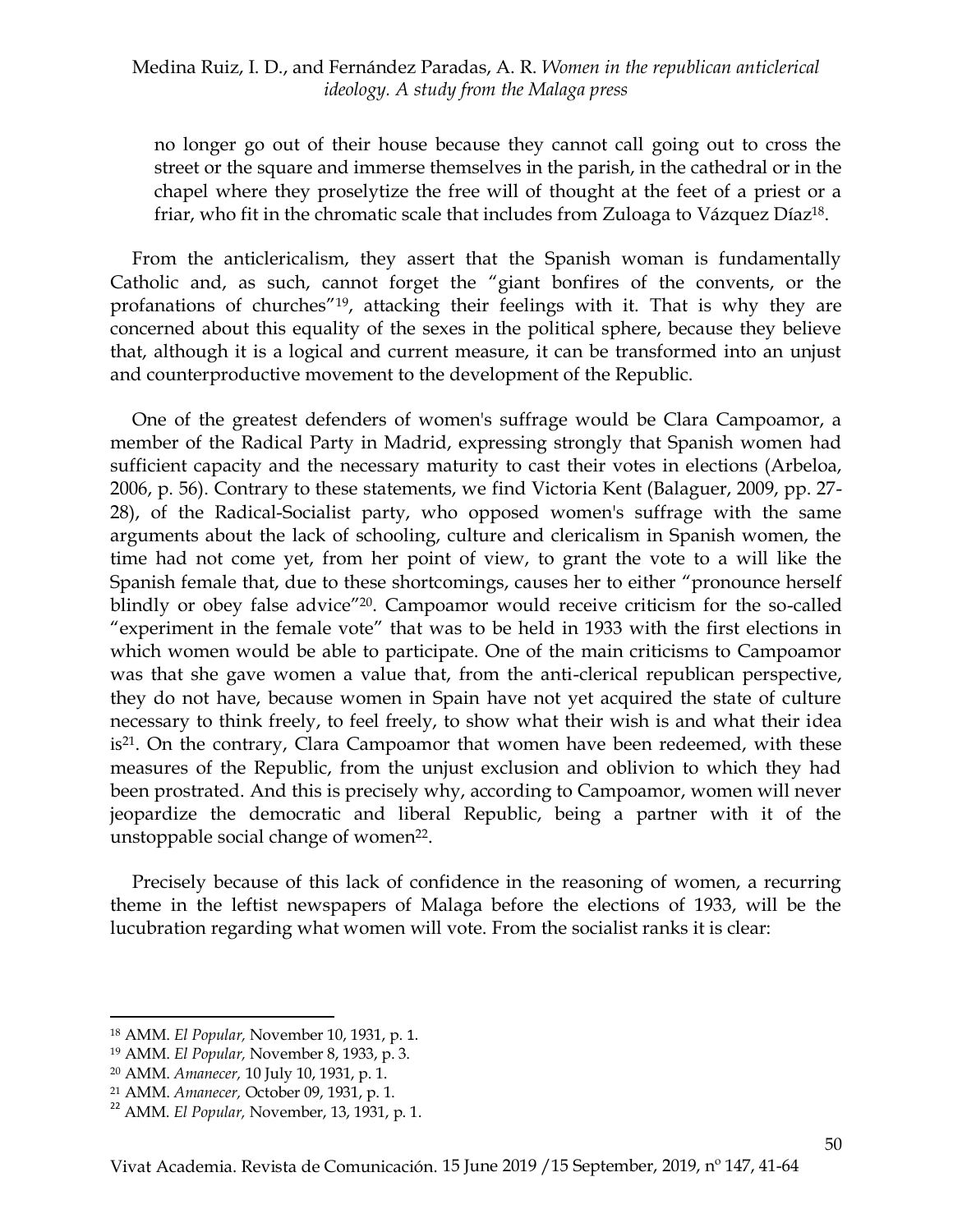The Spanish woman of the privilege classes, who was assaulted in her feelings, and in her pocket with the agrarian reform, will vote for the extreme right. The woman of the middle class, also wounded in her religion and not benefited in her pocket, will vote for the radicals, and the woman of the people will vote where she is told and vote for those to whom she owes the gratitude of a loaf of bread. They all will agree in not voting to the socialists, because the socialists, yes, they have achieved with their policy to hurt those of above, to mock those in the middle and not to benefit those below. A demonstrative program of spiteful and aggressive ineptitude<sup>23</sup>.

This association of women with the right wing was done in 1932, when Gil Robles and Lamamié de Clairac gave some lectures at the Cervantes Theater in Malaga. In view of this public act, the anticlerical media echoed by affirming that "the cream of our good reactionary society, our most illustrious cassocks, the most beautiful specimens of feminine prudishness and piousness, were the only recipient where the brew was poured" 24 . It will be this traditional woman, this "monarchy-advocating lady" bored with religious prejudices who, faced with what she considers "bankruptcy of her traditions and her principles, will go out to look for a fight, impelled by the conjugal mandate or by the catechist council<sup>"25</sup>.

It is for all of this that a campaign was launched from the Republican press to redirect the female vote to the left nominations. For this, the first thing they worked hard to make clear is that the Republic was not against religion since no one should be persecuted for their religious beliefs. Therefore, the "Republic is not Catholic, or Protestant, or Jewish, it is secular, because a peace regime must be outside the controversies of dogmatism and because the political and administrative functions in general, must be separated from them" 26 . On the other hand, they do want to make it clear that it is the Republic the one that, with the Constitution of December 9, 1931 and the granting of a vote to women, has dignified them by equating them with men and granting them the same rights as men<sup>27</sup>. And this is precisely why, even from the same Republican women's sector, they insist that every woman, either rich or poor, solvent or not, by the mere fact of being Spanish is obligated for more than two years before a very large and unpaid debt<sup>28</sup>. At this point, we should present the distinction that was made of women in two large groups or types: on the one hand, that young woman, who is liberating herself through work, education, feminism, which she sees in the Republic the

<sup>23</sup> AMM. *El Popular,* November 8, 1933, p. 3.

<sup>24</sup> AMM. *El Popular,* January 6, 1932, p. 8.

<sup>25</sup> AMM. *Amanecer,* April 16, 1932, p. 1.

<sup>26</sup> AMM. *El Popular,* November 9, 1933, p. 16.

<sup>27</sup> AMM. *El Popular,* November 12, 1933, p. 1.

<sup>28</sup> AMM. *El Popular,* November 15, 1933, p. 1.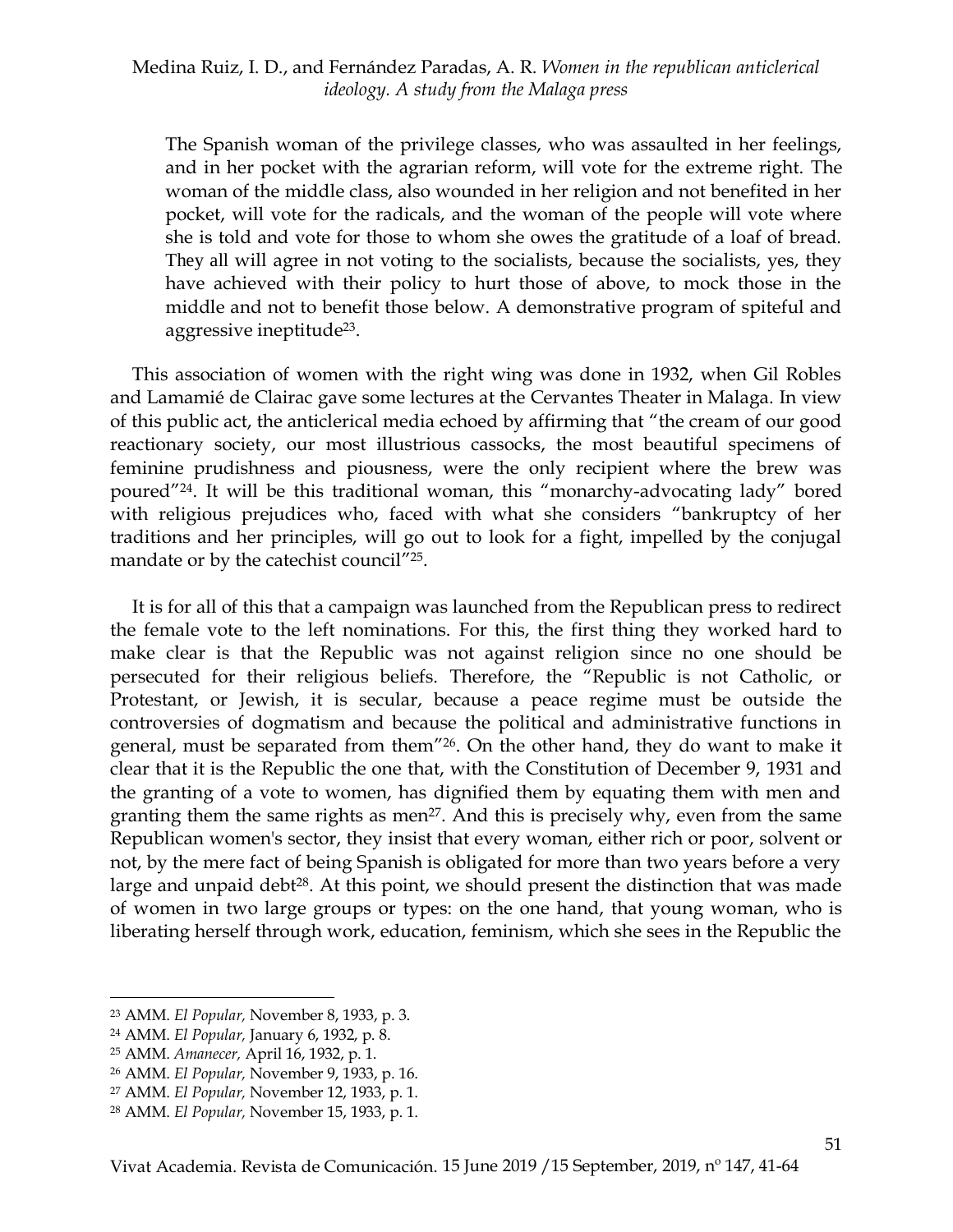only way out to progress and the evolution of women in their social aspirations and therefore they will vote for left parties. On the other hand, there is the woman

pseudo-intellectual, the pseudo-woman, the pseudo-ruler, those who are still dazzled by the love of big feet, the distinguished sportsman, those who accredit their sufficiency with the picaresque gesture of skipping lists, because they know that children are not brought from Paris, those who have amalgamated, in their cults, the soccer player Zamora, the bullfighter Ortega, the cinematographic Chevalier, the politician Gil Robles, without distinguishing any nuance in their feelings, those will vote for Primo de Rivera, who is young, who delivers speeches at meetings, to those who they adhere, speeches in which the poetic phrases of kisses and hugs are shuffled with the categories of pistols and "to finish at once". Primo de Rivera, in addition, is a fascist, and that is fashionable<sup>29</sup> .

This second type of woman, right-winged, fascist, Catholic, will be the one who puts more emphasis on her speech, trying to convince her of the benefits that the Republic brings to women and their rights, against what has been happening for years in which, because of the previous legislation, there were only duties for women, without any type of right. On the other hand, with the Republic, the woman "immediately obtained her rights of full citizenship, that of casting the vote, of acquiring or preserving her nationality without this intervening her change of status, the abrogation of all the privileges, so numerous, so overwhelming, so cruel, of the opposite sex<sup>"30</sup>. It is to this liberation of women in search of an equality with men on which they are based to highlight the alleged debt that all women have contracted with the Republic, this being the time to pay off their debt by voting for the Republic: "If she is married, to ensure the future of her children within a regime of freedom, and if she is single, so that the conquests of democracy open new horizons to her wishes and her legitimate aspirations" 31 .

However, an appeal is made for women not to abstain from using their vote in elections, because voting not only helps the one who they consider worthy of representing them, but they also fight against the one who, according to their opinion, will not do it well<sup>32</sup>. Although each party will explain why women should vote for them, for example, the Radical Party, which exhort women to vote for it, arguing that women from Malaga owe "the Republic vindications never achieved in another regime, you must guarantee the economy of your home, the hygiene and education of your children,

 $\ddot{\phantom{a}}$ <sup>29</sup> AMM. *El Popular,* November 10, 1933, p. 1.

<sup>30</sup> AMM. *El Popular,* November 15, 1933, p. 1.

<sup>31</sup> AMM. *El Popular,* November 12, 1933, p. 12.

<sup>32</sup> AMM. *El Popular,* November 8, 1933, p. 16.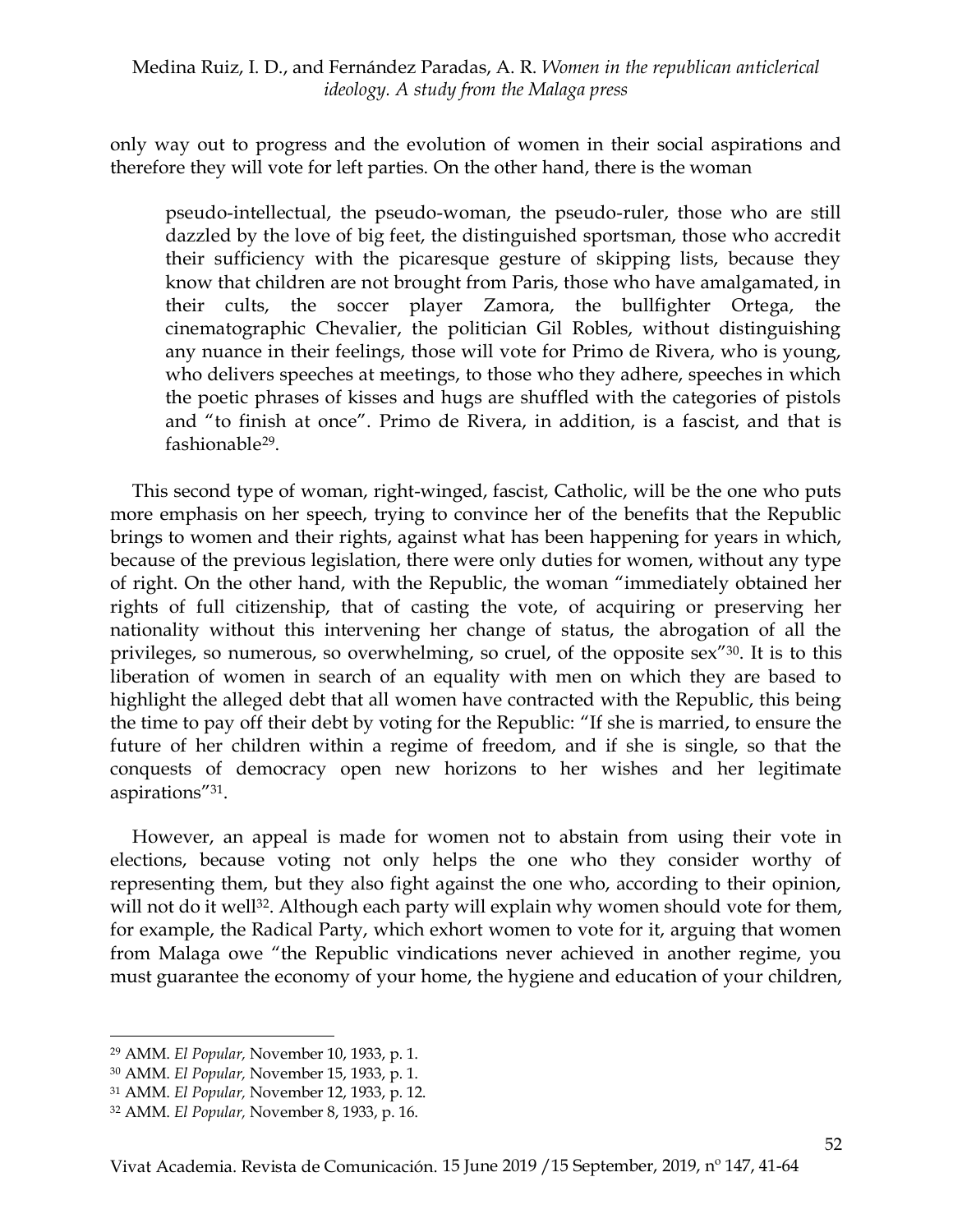the work, the salary and the satisfaction of your husbands: Vote for the candidacy of the Radical Party"<sup>33</sup>.



*Image 1.* Press cutting. **Source:** AMM, *El Popular*, 09-11-1933.

At present we are witnessing an intense female-vote-capturing campaign by all parties, but especially by the Radical Republican Party and the Socialist Party. The explanation to this action is the belief that "there is a huge numerical superiority of the voting woman, which exceeds 30% of the male figure", and that is why "the greatest compliments, the best, the biggest and most flowery of political propaganda are directed to her" 34 . But, are these figures real in the Spanish population of the time?

|    | Age | Men     | Women   |
|----|-----|---------|---------|
| 23 |     | 202.922 | 212.930 |
| 24 |     | 196.779 | 216.334 |
| 25 |     | 198.972 | 214.956 |
| 26 |     | 194.382 | 207.787 |
| 27 |     | 187.601 | 192.371 |
| 28 |     | 194.461 | 211.112 |
| 29 |     | 157.423 | 162.222 |
| 30 |     | 219.107 | 248.801 |
| 31 |     | 133.666 | 129.391 |
| 32 |     | 152.381 | 163.377 |
| 33 |     | 149.130 | 152.208 |
| 34 |     | 148.387 | 157.254 |

*Table 1.* Spanish population in 1930 (adults).

 $\ddot{\phantom{a}}$ 

<sup>34</sup> AMM. *El Popular,* November 16, 1933, p. 3.

<sup>33</sup> AMM. *El Popular,* November 2, 1933, p.1.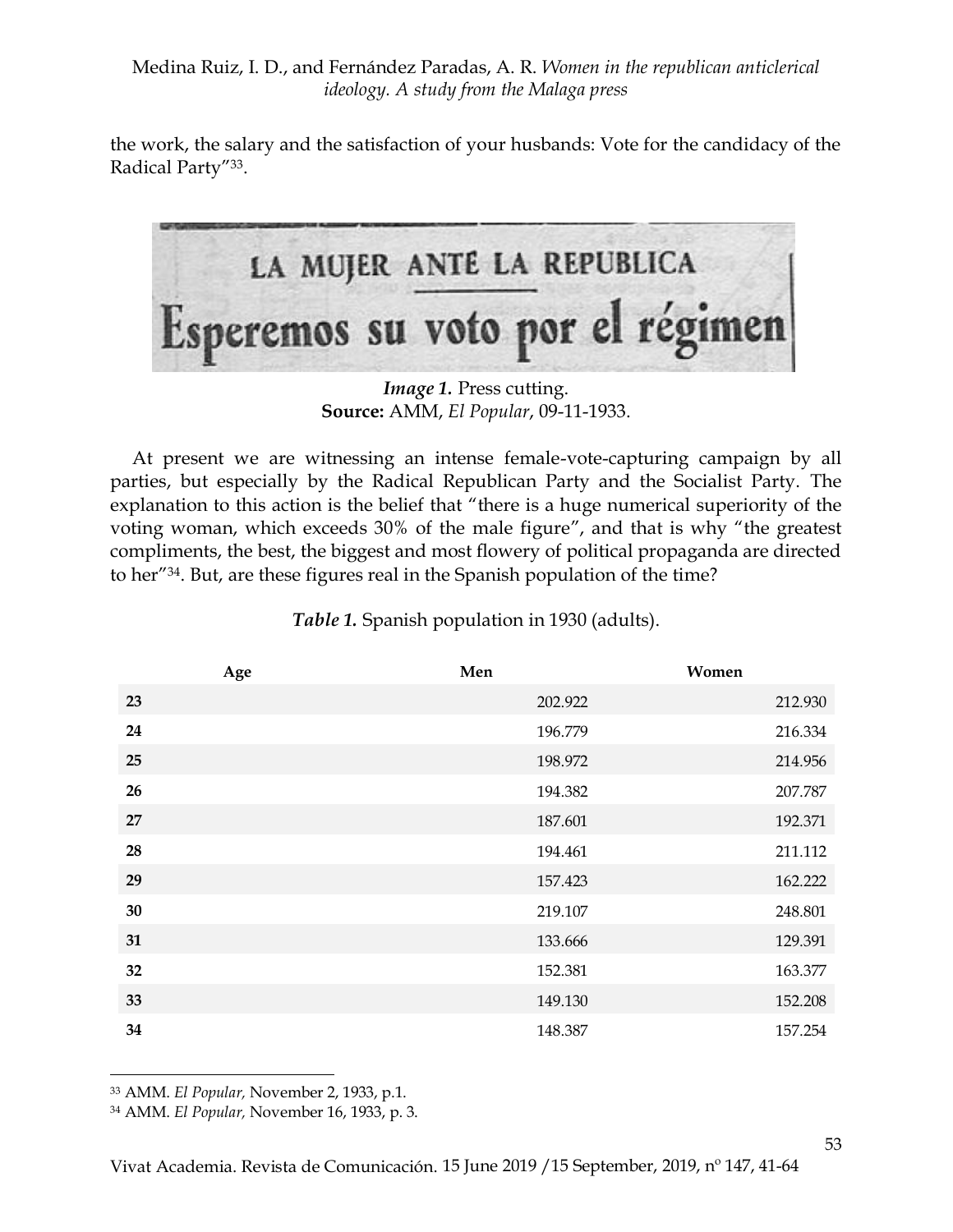| 35          |              | 149.130   | 160.732   |
|-------------|--------------|-----------|-----------|
| 36-40       |              | 722.776   | 797.056   |
| $41 - 45$   |              | 601.585   | 625.471   |
| 46-50       |              | 591.400   | 650.334   |
| 51-55       |              | 462.717   | 504.377   |
| 56-60       |              | 453.837   | 520.826   |
| $61 - 65$   |              | 333.289   | 368.506   |
| 66-70       |              | 276.427   | 330.273   |
| $71 - 75$   |              | 150.844   | 177.802   |
| 76-80       |              | 93.649    | 129.903   |
| 81-85       |              | 31.977    | 48.739    |
| 86-90       |              | 11.402    | 21.081    |
| 91-95       |              | 1.861     | 3.931     |
| $96 - +100$ |              | 685       | 1.629     |
|             | <b>Total</b> | 6.016.890 | 6.447.005 |

**Source:** own elaboration with data from the National Institute of Statistics.

As we can see in the population data we have for the year 1930, these do not show a high difference in the total number of people of legal age with the right to vote by sex, nor is there in any age range in the male population a significant decline that refers to the collateral damage of the First World War. What is more, in the census carried out in 1933<sup>35</sup>, the number of female voters amounted to 6,849,426, as compared to a male population of 6,337,885, so that there is not such argued difference of 30% higher female vote, the female census being only 7.4% more.

Anyway, the amount of nearly seven million people voting for the first time generated all kinds of doubts about the future of the Republic, an active anti-clerical campaign focusing on women to remove them from that supposed domain and influence of the clergy, as we have seen, so that they did not vote what others said but voted in freedom and conscience. And if this freedom and conscience is for the republican vote or the left in general, better<sup>36</sup>. That is why, repeatedly, we see in the newspaper statements such as the following:

<sup>&</sup>lt;sup>35</sup> The data related to this electoral census of 1933 can be found detailed in the historical record of the National Institute of Statistics[: http://www.ine.es/inebaseweb/pdfDispacher.do?td=102645](https://translate.google.com/translate?hl=es&prev=_t&sl=es&tl=en&u=http://www.ine.es/inebaseweb/pdfDispacher.do%3Ftd%3D102645)

<sup>36</sup> AMM. *El Popular,* November 9, 1933, p. 16.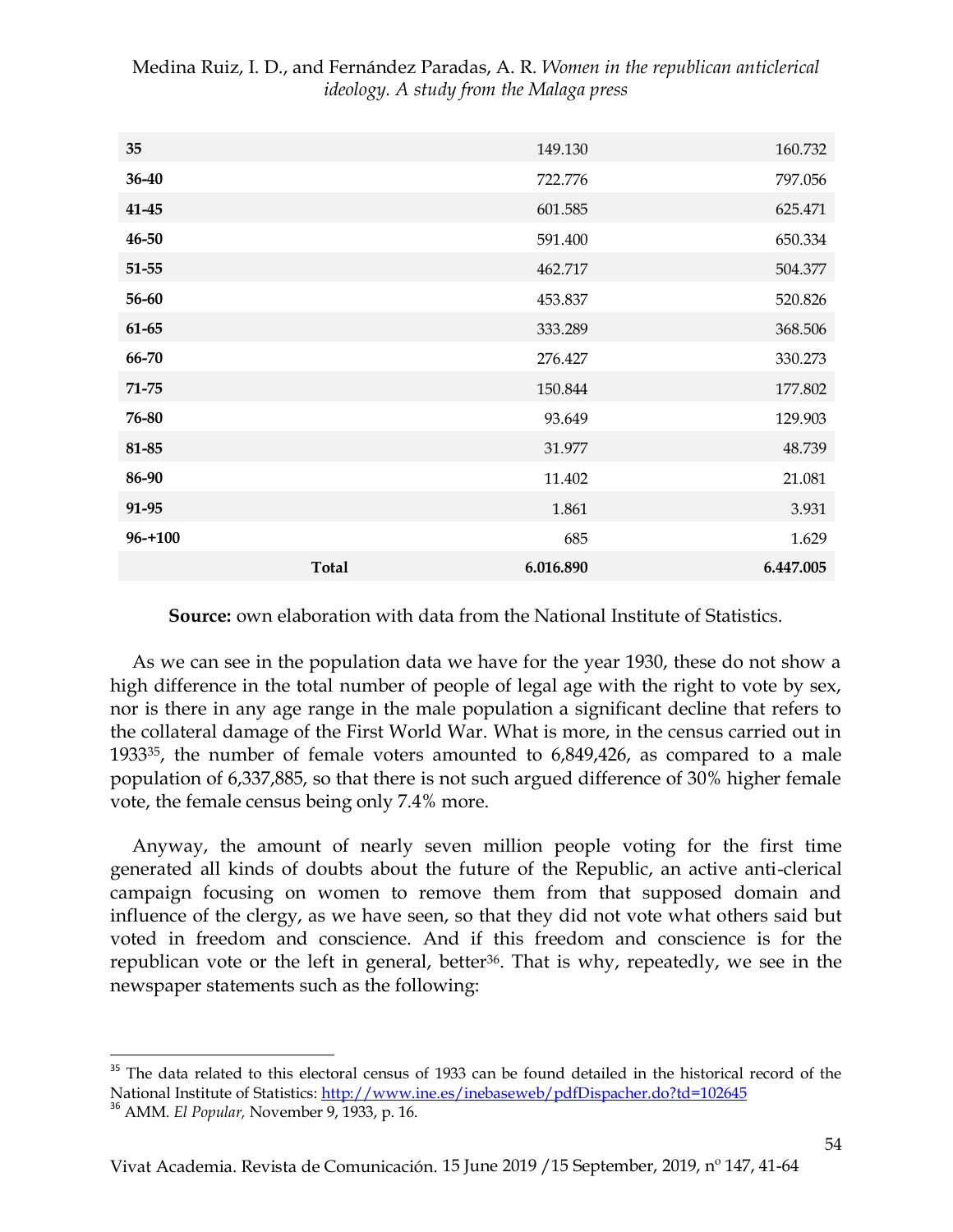Do not let yourself be led, in this political moment, by the spontaneous apostles of the Christian Church; be assured that, if Christ returned to earth, they would be the first merchants to suffer the scourge of the avenging whip on their backs. Because his reign, as it prevails inside consciences, cannot be pennant of hook for greedy assaults of Power, and because to go burning the churches is as abusive as imposing, from the Government, the obligatory submission to a certain religion. 37

In this anti-clerical propaganda regarding women's suffrage, they insist on how damaging it would be if they voted "induced or fanaticism-aroused by mistaken beliefs, thus betraying their own<sup>"38</sup>. That is why they harangue women so that their vote should not "smell like wax or gunpowder. It must smell like freshly cut flower, clean feeling of passions, sectarian-free ideas. It must have the delight of kiss and wings of song" 39 .

## **4.2. Women and the right to vote. After the elections of 1933**

After the elections of 1933, these gave a favorable result to the right-wing parties. The simplistic reading on this question that is going to be done in the republican media will tend to blame women for this result, especially Catholic women. Lerroux himself will make this claim. In response to the question of to what he attributes this victory of the right wing in the elections, Lerroux openly declares that the first fundamental cause of this result has been the woman of religious convictions, because

a revolver has been placed in the hands of the woman, and then she has been offended in her most intimate feelings, in her religious conscience, and whenever a person carrying a weapon in her hand is offended, she shoots it. There was no need to have carried out that policy of religious persecution that has hurt the feelings rooted in the Spanish woman. She was first given the vote and later made subject to an aggression. What women have done now was natural 40 .

In addition to this anti-clerical discourse, Lerroux links it with the classic argument, previously analyzed, of the female lack of culture in Spain, as opposed to women from other countries where they have a greater culture and may have a greater ability to discern what is right of what is not

It must also be borne in mind that women do not have in Spain the same degree of awareness and political preparation that characterizes women in other countries. There are nations that have suffered the rigors of war or the

 $\ddot{\phantom{a}}$ <sup>37</sup> AMM. *El Popular,* November 8, 1933, p. 16.

<sup>38</sup> AMM. *El Popular,* November 18, 1933, p. 6.

<sup>39</sup> AMM. *El Popular,* November 5, 1933, p. 3.

<sup>40</sup> AMM*. El Popular,* November 23, 1933, p. 1.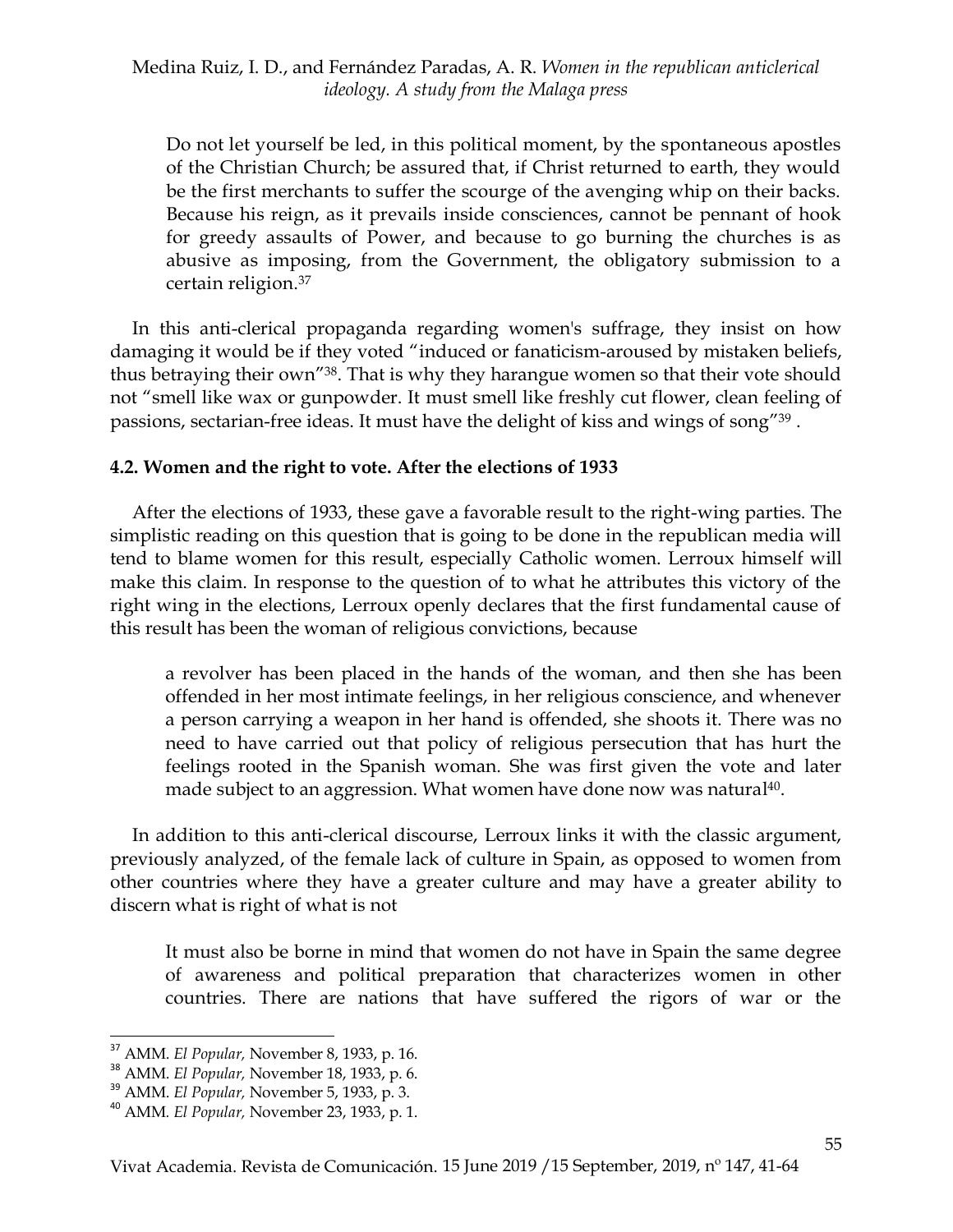revolutions that followed, and also the creation of new States that the war itself produced, they have been able to form a culture and a political preparation that Spain lacks. In these countries, women, like men, know at every moment what they should do according to national conveniences. In Spain. No. Women do not yet balance their feeling with their understanding<sup>41</sup>.

This feeling of defeat of the left wing in favor of the right motivated by women's suffrage is going to be present in society, jokes about that issue being made, but an anticlerical misogynistic feeling arises where women are placed in two possible scenarios: either they are silly easily-falling-in-love or they are Catholic. So we can testify in Image 2 taken from the newspaper *El Popular.*



*Image 2. Press article.* **Source:** AMM, *El Popular*, November 25, 1933, p. 1.

It is curious that, weeks after the elections, the topic to be discussed about women is once again the channeling of their lives towards marriage and home. It will give a twist on the subject. And while it is true that the fact that women must prepare themselves, study to be able to earn their bread when the time is right, it is also true that the goal of female life is the constitution of a home and the creation of a family; because, according to these left-winged media, this represents the most important and superior social gear

1

<sup>41</sup> *Ibídem*, p. 1.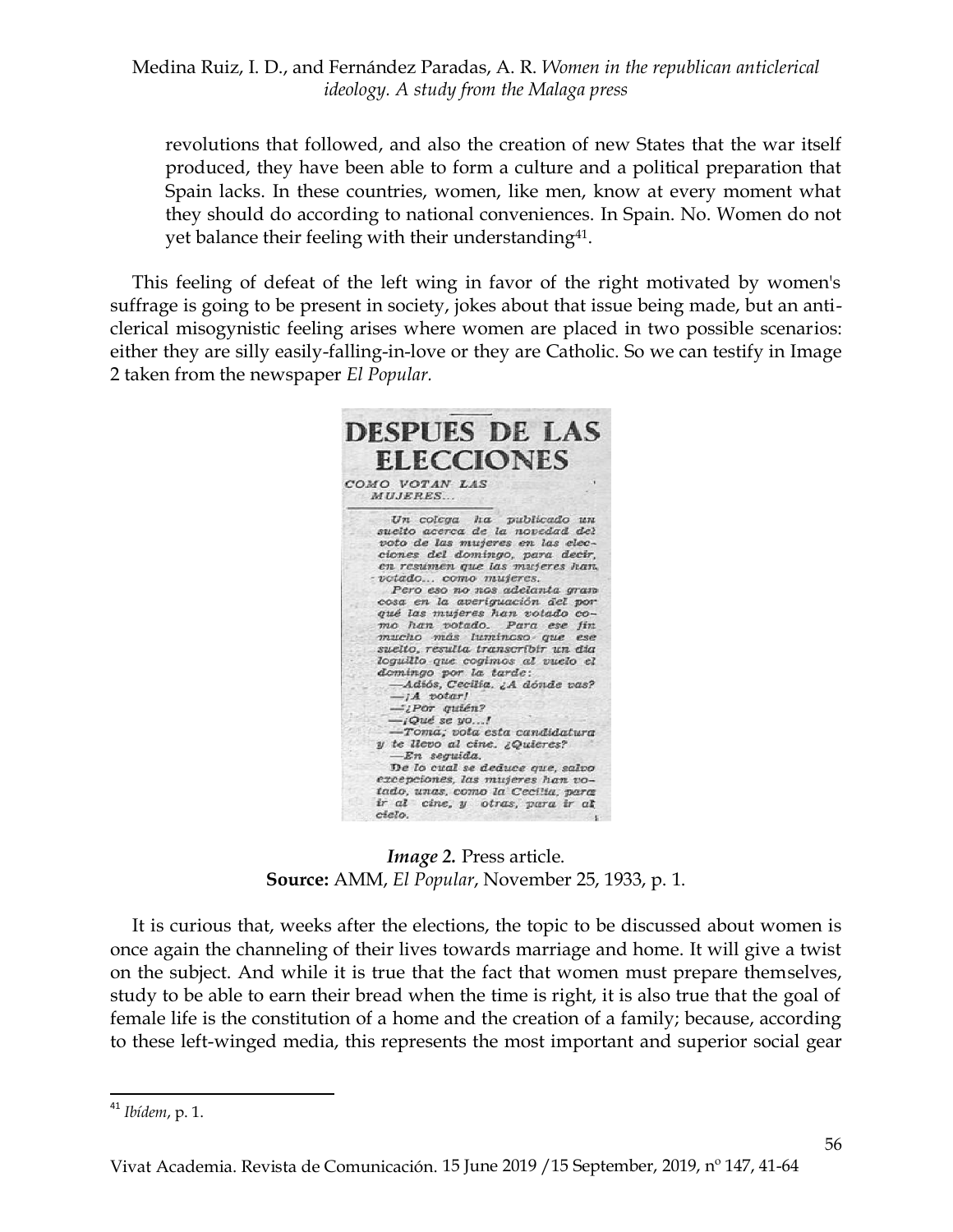than any title. That is why women continue to be confined within home, secluded, quiet, submissive. Because

the best career that the woman of insufficient intellect can choose: that of a housewife; more useful to the family and therefore to society than that bunch of female know-it-alls we suffer from, and who live convinced of the salvation of society, it is to monopolize the professions of men, forgetting that this is not the call by nature, namely Childcare and Home Economics<sup>42</sup>.

With the arrival of 1936, we again witnessed an upturn in the interest of the republican press towards women. One of the aspects to be highlighted will be the recognition of the existence of feminism in society. Feminism that is quite combated not only in relation to the incorporation of women into work, study, politics, suffrage, etc., everything we have been seeing throughout these lines; but which is also going to be fought from a physical point of view. There are canons of beauty and behavior delimited for each sex, and women, unquestionably, cannot resemble males, because "the cigarette, the jacket, the masculine language - no, no, that is neither feminism nor is it proper to modern women! They will be what they want to call themselves, but the first thing that you have to be to be a woman is to be very feminine<sup>"43</sup>.

This surge of interest in women is motivated by the third and, ultimately, last elections to be held in the Second Republic. Given this fact, we have the republican press in continuous criticism of Catholic women, with the same misogyny and ideology that we have been seeing throughout this period of time. The anticlerical, repetitive attack, again raising the voice arguing that there are still millions of women "who will go to the polls as sheep flocks go to slaughterhouse, gregarious instinct, believing in their holy simplicity that they defend the Religion, the Homeland, the Family, the Order, Justice, everything with a capital letter, when what they do is deny all that and be accomplices of its destruction" 44 . It is significant to observe the increase in the contemptuous tone towards these women, the majority in Spain according to them, thus vindicating the role of the man as the one who must guide his foolish woman:

It is absolutely necessary that, in every home, men take care of illuminating the asleep brains, not imposing theories, but preventing their wives from being influenced, so they can think by themselves. It is necessary to get them to read, to be informed, to feel truly mothers and wives and companions of those who work in the unhealthy workshops and in the depths of mines. Let them know that it is

<sup>42</sup> AMM. *El Popular*, November 30, 1933, p. 3.

<sup>43</sup> AMM. *El Popular*, January 2, 1936, p. 8.

<sup>44</sup> AMM. *El Popular*, January 11, 1936, p. 12.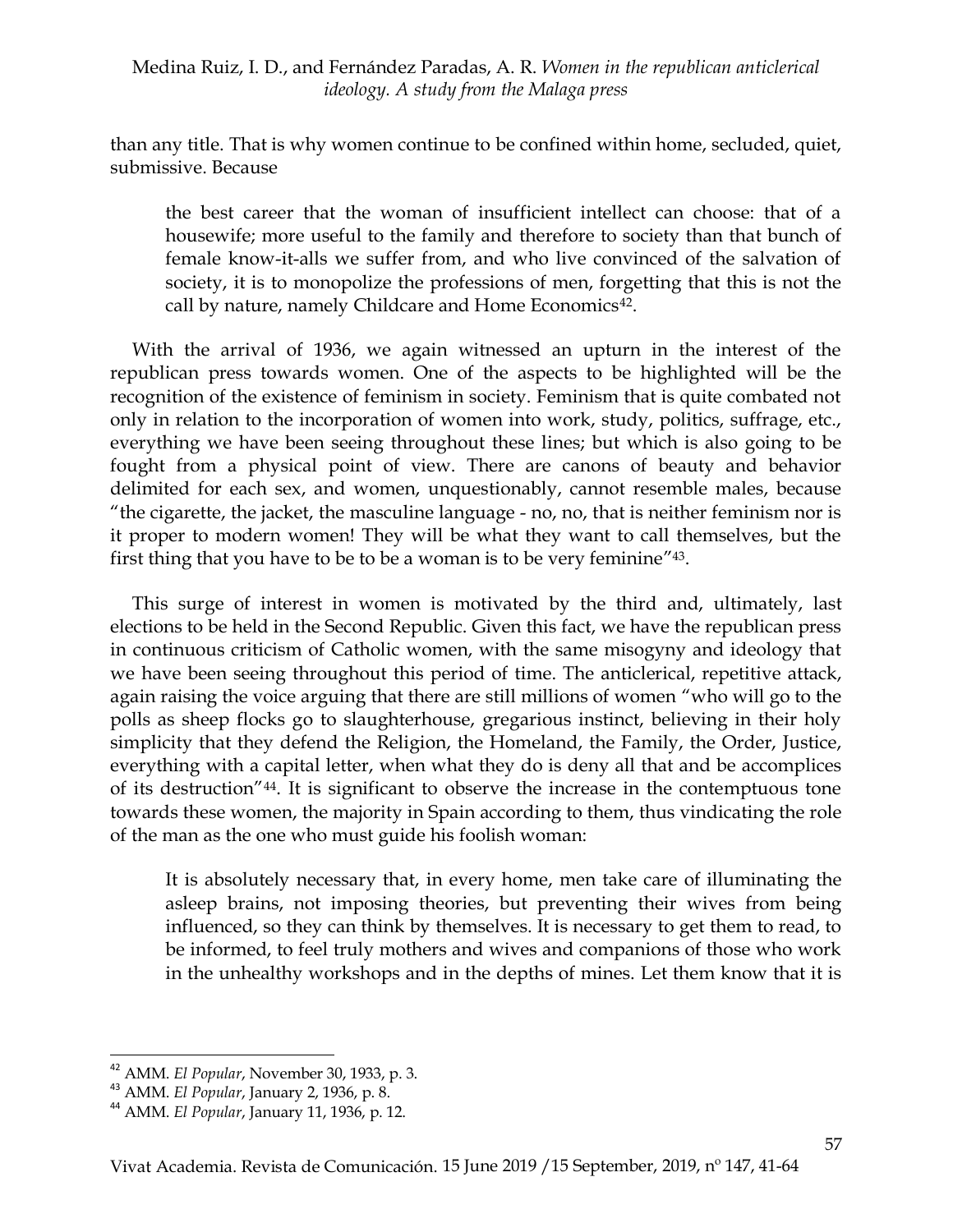not about destroying religion, or the homeland, or society, but about unmasking everything that usurps its name<sup>45</sup>.

# **4.3. Graphic humor as a resource of anticlericalism**

As Solomon (2003, p.48) points out, as with other aspects of anti-clerical ideology, the existing opinion about women was also transmitted through graphic representations in republican newspapers. Indeed, much of what has been analyzed above can be seen in the three images that, due to space limitations, we have selected from others and that we are going to analyze below to serve as a sample of this fact.



*Image* 3. Graphic section. **Source**: AMM, *El Popular*, July 29, 1931.

In Image 3 we see two men at the counter of a barroom talking about the freedom of worship, and we can read the following "because you have to respect that your wife is pious, and she must respect that you worship God Bacchus" We return with the stereotype of the Catholic woman, pious, implying that what prevails in the society of Malaga is this type of woman. Instead, he makes it clear that men are not pious, they are not Catholic but, instead, they worship other gods.

<sup>1</sup> <sup>45</sup> *Ibídem*, p. 12.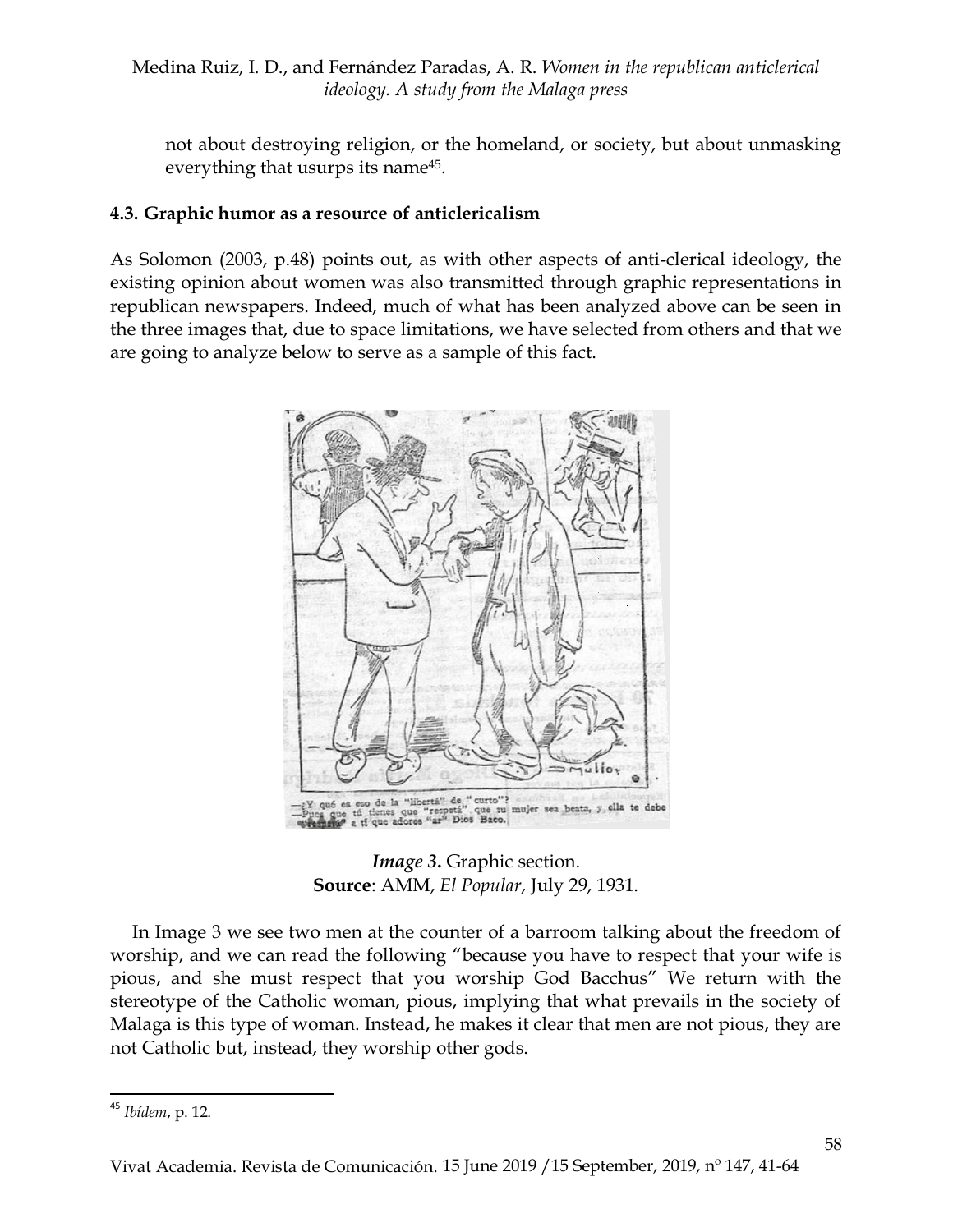

*Image 4***.** Graphic Section**. Source:** AMM, *El Popular*, January 24, 1932.

In Image 4, the woman of lower class is represented, with a broom in her hand, a paradigm of illiteracy in Malaga that we have analyzed. In this vignette, the woman questions him if a sweep is needed, and the man replies ironically "Yes, but it starts on the right, which is more precise". With the recent approval of women's suffrage, it is necessary to make clear in all possible ways that it is necessary to instruct women so that they learn where their vote should go. Thus, taken as humor, lectures on the need to sweep the right, political, in future elections.



*Image 5***.** Graphic section. **Source:** AMM, *El Popular*, April 20, 1933.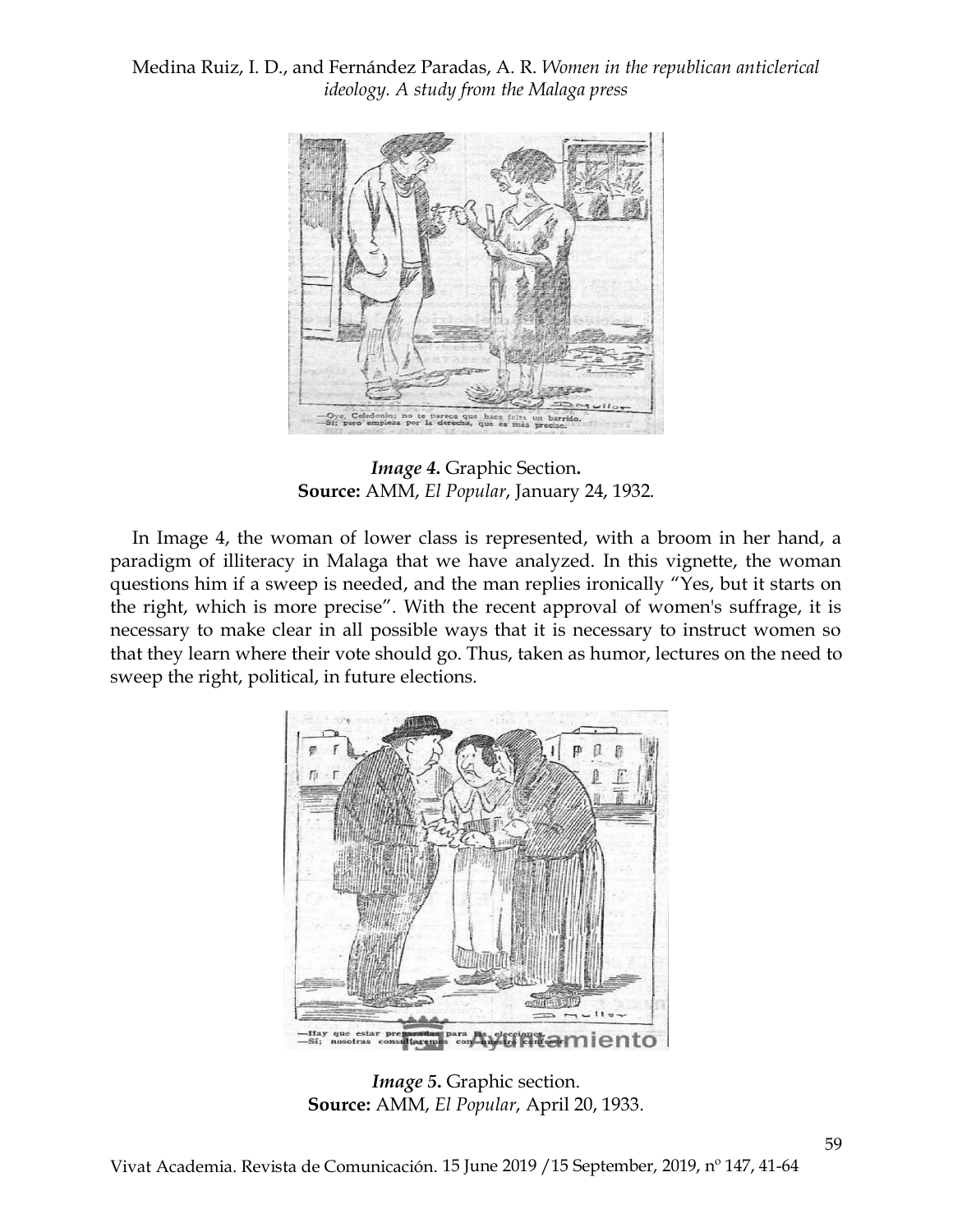Returning to the topic of the vote, in Image 5 we saw three people, a man with two women of old and demure appearance. The satire in this case goes back to delve into the elections of 1933, where the man tells the women they should be prepared for the elections and they answer "yes, we will consult with our confessor". It delves into the anticlerical idea that women move according to the dictates of the priest, clearly denouncing the alleged clerical tactic of influencing the conscience of the man, including his vote, through his wife.

However, under the anticlerical perspective, the role played by women will be of extreme importance as it is at the service of clerical socio-ideological oppression (Salomón, 2005, p. 107).

#### **5. CONCLUSIONS**

By means of this piece of research, we have analyzed the vision that was held of women from anti-clerical republican stances. The first question that we have been able to solve has been the role assigned to women and to what extent republican men are willing to give in, because, although they accept women's demands for equality, they still want to keep women within home in their role as mothers, wives and social beings, based on a supposed natural law that should govern the feminine gender. The recommendations found, even from other women, affect this path.

We have been able to show how there was a preconceived idea by this anticlerical republicanism, somewhat misogynistic, regarding women's relationship with the clergy and the repercussion that this had on the family and social environment. a weak, uneducated, pious woman, with no capacity for discernment has been portrayed, who believes her confessor blindly, obeying him in everything, to the detriment of her husband and putting the Republic itself at risk. The grudge of this anticlericalism against the Church in general and, especially, against the Religious Orders, Jesuits to the head, caused, as a rule, distrust of all women by the mere fact of being so. That is why in this anti-clerical discourse the man is warned of how he should act before his wife and of the supposed danger he is with the Church, since she, under this anticlerical perspective, is an instrument of social oppression by accepting and spreading the clerical ideology.

Starting from this preconceived idea of women caused mistrust of their correct reasoning to settle down, if it was she or her confessor who would pass judgment and act. Hence the great controversy over the acceptance or not of female suffrage and the large number of articles published in this press calling women to vote for the Republic, touching sensitive issues such as that the Republic was not against religion or selling Republican goodness and the great favor it has done to women by allowing them access to the vote. Something for which women must feel in debt.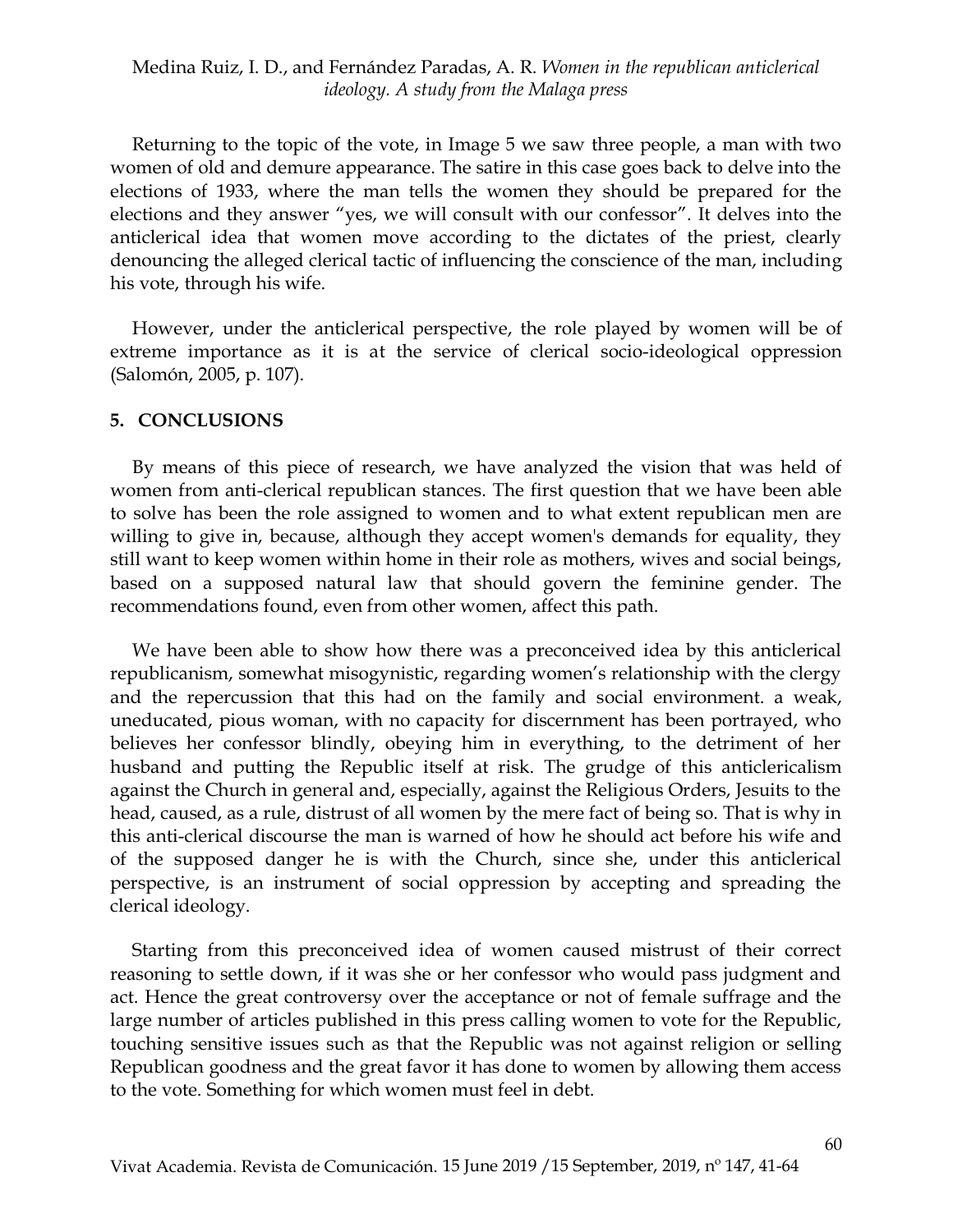Finally, we have demonstrated the doubts, fears and misgivings of men when faced with this incipient Spanish feminism, both in regard to the demand for freedom or equality with them, and, especially, for women's access to the world of work. A world in which they have been placed in the spotlight because, according to men, they take away man's job and, in addition, charge a lower salary for it, which translates into an impossible competition to face. Hence, they emphasize the idea that women do work, but always in *natural* professions to their condition as women, that is, those of care, attention and teaching of third parties.

## **6. REFERENCES**

Alía Miranda, F. (2008). *Técnicas de investigación para historiadores*. Madrid: Síntesis.

- Arbeloa, V. M. (2006). *La semana trágica de la Iglesia en España (8-14 octubre 1931).* Madrid: Encuentro.
- Balaguer, M. L. (2009). Victoria Kent: vida y obra. *Corts: Anuario de derecho parlamentario*, 21, 17-34.
- Beasgoechea Gangoiti, J. Mª., y Otero Carvahal, L. E. (Eds.) (2015). *Las nuevas clases medias urbanas. Transformación y cambio social en España, 1900-1936*. Madrid: Catarata.
- Cueva Merino, J. de la (1997). Movilización política e identidad anticlerical, 1898 1910. *Ayer*, 27, 101-125.
- Cueva Merino, J. de la (1998). El anticlericalismo en la Segunda República y la Guerra Civil, en La Parra, E. & Suárez, M. (Eds.). *El anticlericalismo en la España Contemporánea*  (pp. 211-301). Madrid: Biblioteca Nueva.
- Díez Fuentes, J. M. (1995). República y primer franquismo: la mujer española entre el esplendor y la miseria, 1930-1950. *Alternativas. Cuadernos de Trabajo Social*, 3, 23-40.
- García Galindo, J. A. (1999). *La prensa malagueña 1900-1931. Estudio descriptivo y analítico*. Málaga: Ayuntamiento de Málaga.
- Mateo Avilés, E. de (1987). *Piedades e impiedades de los malagueños en el siglo XIX*. Málaga: Montes.
- Monterde García, J. C. (2010). Algunos aspectos sobre el voto femenino en la II República Española: debates parlamentarios. *Anuario de la Facultad de Derecho*, 28, 261- 277.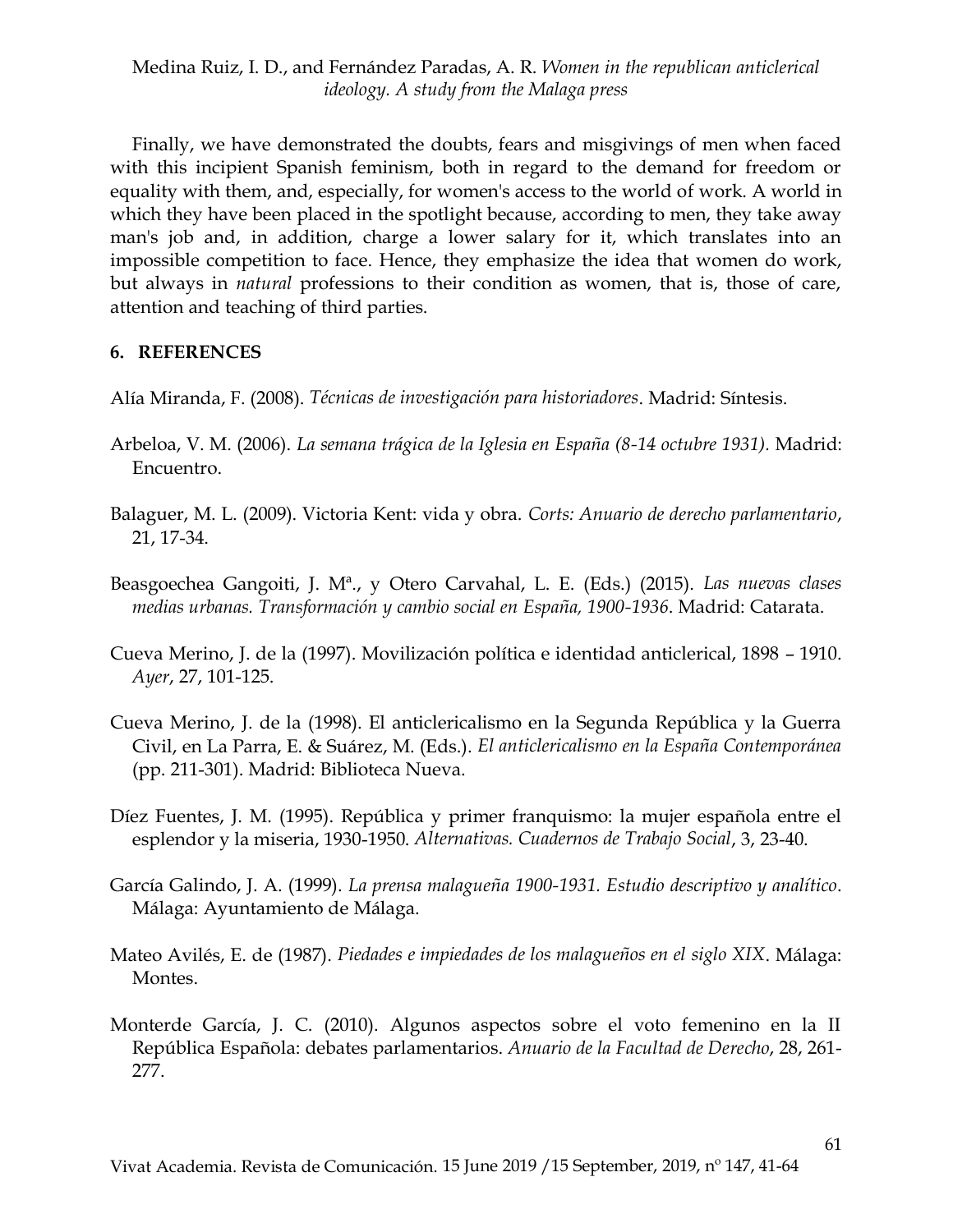- Ramos, M. D. (1988). Luces y sombras en torno a una polémica: la concesión del voto femenino (1931-1933). *Baética*, 11, 564 – 573.
- Ramos, M. D. (1993). *Mujeres e historia. Reflexiones sobre experiencias vividas en los espacios públicos y privados*. Málaga: Universidad de Málaga.
- Requena, F. (2002). Vida religiosa y espiritual en la España de principios del siglo XX. *Anuario de historia de la Iglesia*, 11, 39-68.
- Revuelta, M. (1991). *La Compañía de Jesús en la España Contemporánea. Tomo II*. Madrid: Universidad Pontificia Comillas.
- Rivas Arjona, M. (2013). II República española y prostitución: el camino hacia la aprobación del Decreto abolicionista de 1935. *Arenal*, *20*(2), 345-368.
- Salomón Chéliz, M. P. (1999). Republicanismo y rivalidad con el clero: movilización de la protesta anticlerical en Aragón 1900-1913. *Studia histórica. Historia Contemporánea*, 17, 211-229.
- Salomón Chéliz, M. P. (2003). Beatas sojuzgadas por el clero: La imagen de las mujeres en el discurso anticlerical en la España del primer tercio del siglo XX. *Feminismo/s*, 2, 41-58.
- Salomón Chéliz, M. P. (2005). Las mujeres en la cultura política republicana: Religión y anticlericalismo. *Historia Social*, 53, 103-118.
- Salomón Chéliz, M. P. (2011). Devotas, mojigatas, fanáticas y libidinosas. Anticlericalismo y antifeminismo en el discurso republicano a fines del siglo XIX, en Aguado, A. & Ortega, T. (Eds.), *Feminismos y antifeminismos. Culturas políticas identidades de género en la España del siglo XX* (pp. 71-98). Valencia: PUV.
- Suárez Cortina, M. (2000). *El gorro frigio. Liberalismo, Democracia y Republicanismo en la Restauración*. Madrid: Biblioteca Nueva.
- Suárez Cortina, M. (2014). *Entre cirios y garrotes. Política y religión en la España Contemporánea, 1808-1936*. Santander: Universidad de Cantabria.
- Vilanova Ribas, M., y Moreno Julia, F. X. (1991). Atlas de la evolución del analfabetismo en España de 1887 a 1981, en *Resúmenes de premios nacionales de investigación e innovación educativas 1990* (pp. 7-30). Madrid: Centro de Publicaciones del Ministerio de Educación y Ciencia.